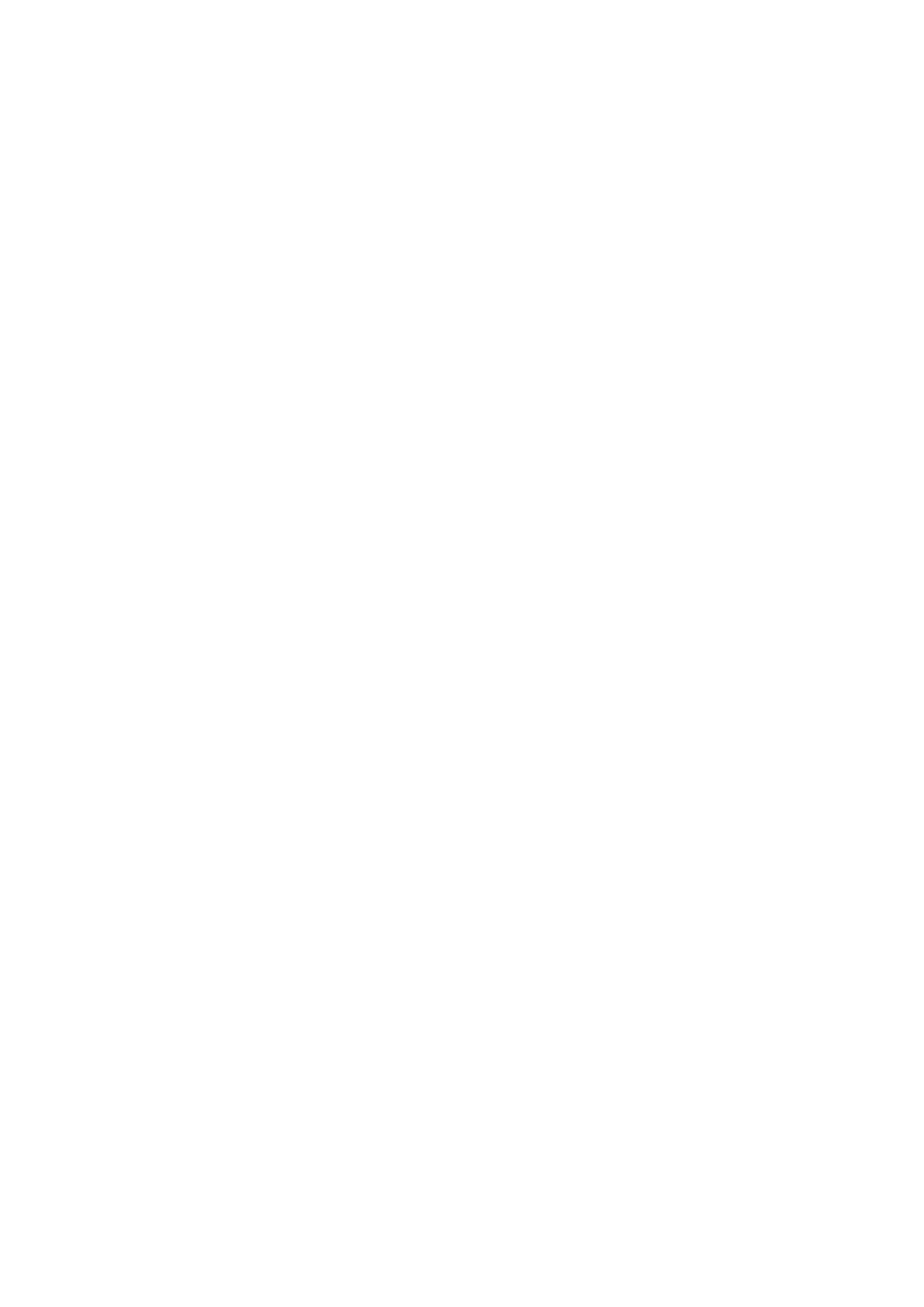## **CURRENCY EQUIVALENTS**

(as of 3 November 2017)

| Currency unit | -   | Taka (Tk) |
|---------------|-----|-----------|
| Tk1.00        | $=$ | \$0.01206 |
| \$1.00        | $=$ | Tk82.8799 |

#### **ABBREVIATIONS**

| <b>ADB</b>     | Asian Development Bank                                |
|----------------|-------------------------------------------------------|
| <b>DOE</b>     | Department of Environment                             |
| <b>CRHCC</b>   | comprehensive reproductive health care center         |
| <b>EARF</b>    | environmental assessment and review framework         |
| <b>ECR</b>     | <b>Environmental Conservation Rules</b>               |
| EIA.           | environmental impact assessment                       |
| <b>EMP</b>     | environmental management plan                         |
| IEE.           | Initial environmental examination                     |
| <b>GRC</b>     | grievance redress committee                           |
| <b>GRM</b>     | grievance redress mechanism                           |
| <b>LGD</b>     | <b>Local Government Division</b>                      |
| <b>LGED</b>    | <b>Local Government Engineering Department</b>        |
| <b>NGO</b>     | nongovernment organization                            |
| <b>PHC</b>     | primary health care                                   |
| <b>PHCC</b>    | primary health care center                            |
| PIU            | project implementation unit                           |
| <b>PMU</b>     | project management unit                               |
| <b>SPS</b>     | Safeguards Policy Statement                           |
| <b>ULB</b>     | urban local body                                      |
| <b>UPHCP</b>   | Urban Primary Health Care Project                     |
| <b>UPHCSDP</b> | Urban Primary Health Care Services Delivery Project   |
| UPHCSDP-AF     | Urban Primary Health Care Services Delivery Project - |
|                | <b>Additional Financing</b>                           |

#### **WEIGHTS AND MEASURES**

| kW | - | kilowatt |
|----|---|----------|
| m  | _ | meter    |

#### **NOTE**

(i) In this report, "\$" refers to US dollars.

This environmental assessment and review framework is a document of the borrower. The views expressed herein do not necessarily represent those of ADB's Board of Directors, Management, or staff, and may be preliminary in nature. Your attention is directed to the ["terms of use"](http://www.adb.org/terms-use) section on ADB's website.

In preparing any country program or strategy, financing any project, or by making any designation of or reference to a particular territory or geographic area in this document, the Asian Development Bank does not intend to make any judgments as to the legal or other status of any territory or area.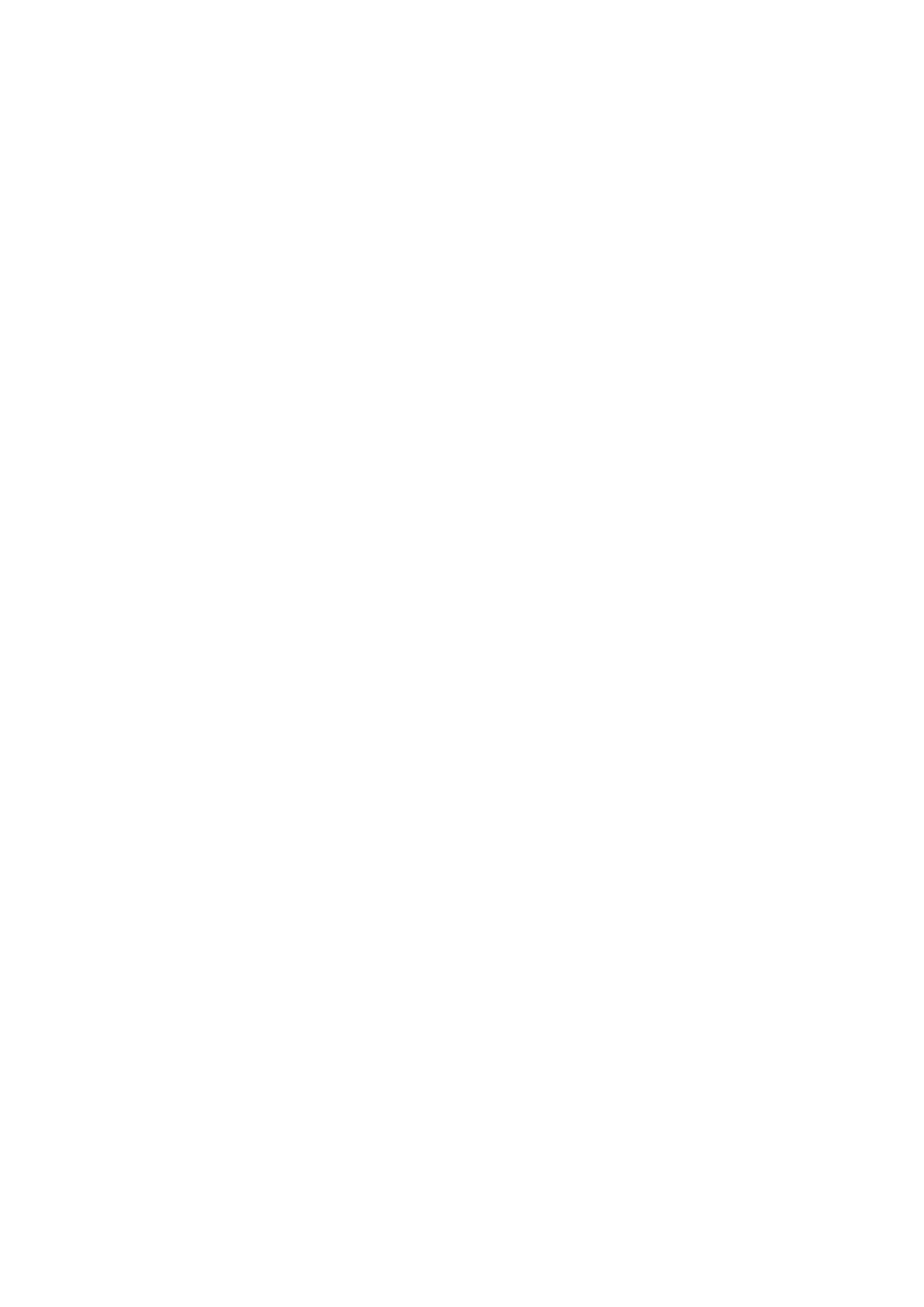# **CONTENTS**

|     |                         |                                                                                                                                                | Page                |
|-----|-------------------------|------------------------------------------------------------------------------------------------------------------------------------------------|---------------------|
| I.  |                         | <b>INTRODUCTION</b>                                                                                                                            |                     |
|     | А.<br>В.                | Project Background<br>Purpose of the Environmental Assessment and Review Framework                                                             | 1<br>$\overline{2}$ |
| II. |                         | ASSESSMENT OF ENVIRONMENTAL POLICY, LEGAL, AND ADMINISTRATIVE<br><b>FRAMEWORK</b>                                                              | 3                   |
|     | А.<br>В.                | Assessment of Legal Framework<br><b>ADB Safeguard Policies</b>                                                                                 | 3<br>10             |
| Ш.  |                         | <b>ANTICIPATED ENVIRONMENTAL IMPACTS</b>                                                                                                       | 10                  |
| IV. |                         | ENVIRONMENTAL ASSESSMENT FOR SUCEEDING COMPREHENSIVE<br>REPRODUCTIVE HEALTH AND PRIMARY HEALTH CARE CENTER<br><b>CONSTRUCTION</b>              | 13                  |
|     | А.<br>В.<br>$C_{\cdot}$ | Screening and Classification<br><b>Environmental Selection Criteria</b><br><b>Environmental Assessments and Environmental Management Plans</b> | 13<br>13<br>13      |
| V.  |                         | CONSULTATION, INFORMATION DISCLOSURE, AND GRIEVANCE REDRESS<br><b>MECHANISM</b>                                                                | 14                  |
|     | А.<br><b>B.</b><br>C.   | Consultation<br><b>Information Disclosure</b><br>Grievance Redress Mechanism                                                                   | 14<br>14<br>15      |
| VI. |                         | INSTITUTIONAL ARRANGEMENT FOR IMPLEMENTING THE ENVIRONMENTAL<br>ASSESSMENT AND REVIEW FRAMEWORK AND RESPONSIBILITIES                           | 15                  |
|     | А.                      | <b>Capacity Development</b>                                                                                                                    | 16                  |
| VI. |                         | <b>MONITORING AND REPORTING</b>                                                                                                                | 17                  |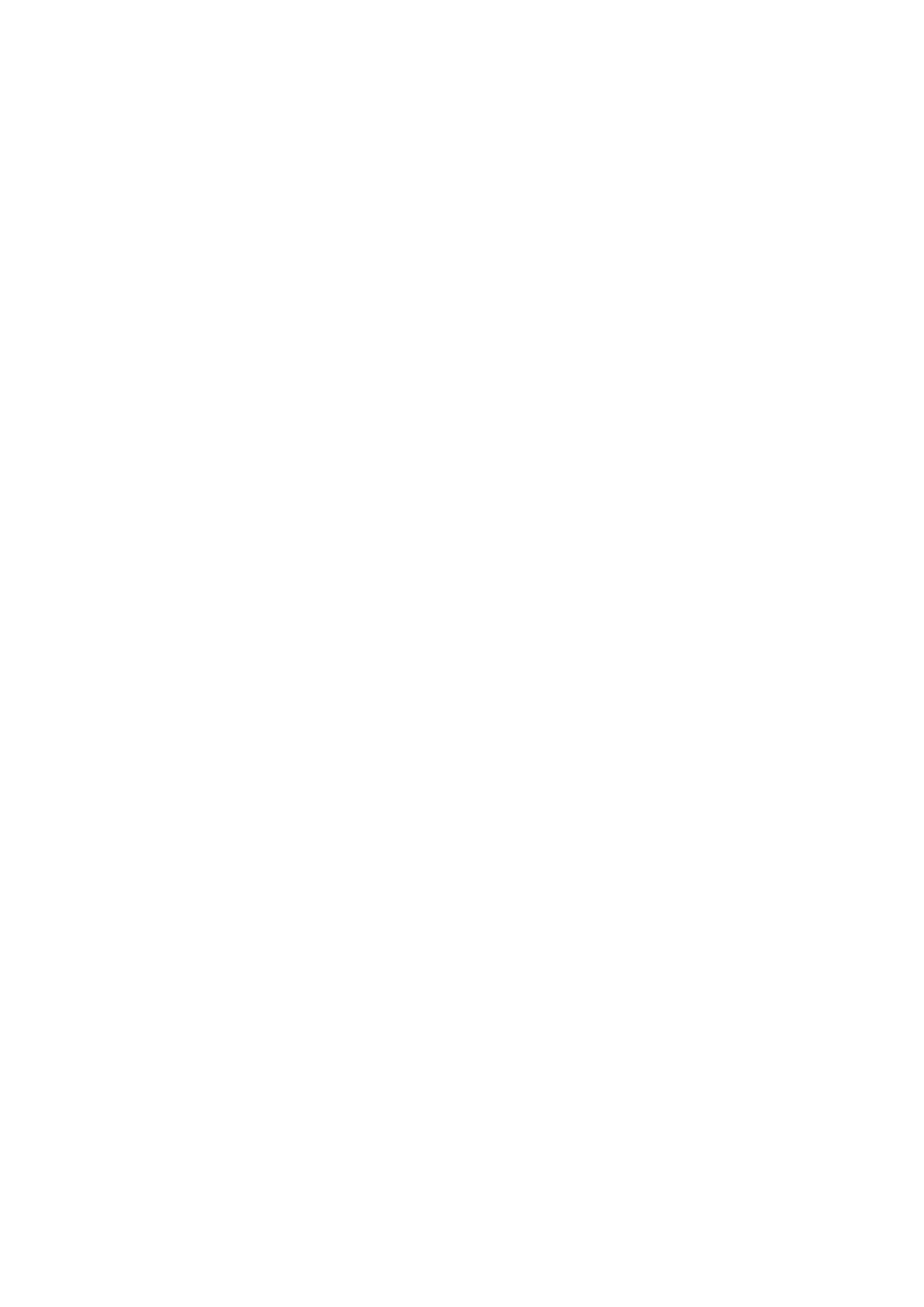## <span id="page-6-0"></span>**I. INTRODUCTION**

# <span id="page-6-1"></span>A. Project Background

1. Bangladesh has a strong public sector primary health care (PHC) network system in the rural areas but a significant lack of similar arrangement in the urban areas. Urban local bodies (ULBs) have been mandated to provide public health and PHC service delivery to the residents within their administrative jurisdiction. Considering limitations and scopes, the Local Government Division (LGD) of the Government of Bangladesh had taken initiative to provide PHC services to the urban people through partnership among ULBs and nongovernment organizations (NGOs) and with the financial support of Asian Development Bank (ADB) and other cofinancers. The LGD has implemented two projects, namely: Urban Primary Health Care Project (UPHCP) (1998–2005) and UPHCP II (2005–2001). Evolving from previous two projects, the LGD is currently implementing the Urban Primary Health Care Services Delivery Project (UPHCSDP) (2012–2018) and where one of the key outputs is the construction of new health care center buildings (see Table 1). For the proposed additional financing for UPHCSDP (2018–2023), the required environmental safeguards will be applied and monitored to ensure the health care centers' construction and operations do not result to significant adverse environmental impacts which is the focus of this framework.

2. Evolving from the previous two projects, LGD is currently implementing UPHCSDP requiring further expansion of urban primary health. This project continues to further develop and institutionalize a system to deliver pro-poor (PHC) services in urban areas through public– private partnership agreements with NGOs and other service providers. The project will have three major components: (i) supply and demand for urban PHC services, (ii) system building PHC services, and (iii) project management. One of the key outputs is the continued construction of new health care center buildings (see Table 1).

3. The UPHCSDP financed the construction of 10 new comprehensive reproductive health care centers (CRHCCs) and 19 PHC centers (PHCCs). Land registration was covered by the government. These facilities were located on empty lots where construction did not require resettlement of people. The UPHCSDP also financed the maintenance works for two CRHCCs and five PHCCs, and upgraded one PHCC to CRHCC, including installation of solar panels generating electricity for the new constructions (12 CRHCCs and 23 PHCCs), in accordance with the government regulations for new constructions (5 kW for CRHCC and 2 kW for PHCC). The project also financed solar water heaters to all project-owned health facilities (including facilities built under the previous UPHCP I and II) covering 32 CRHCCs and 150 PHCCs, plus new constructions (12 CRHCCs and 23 PHCCs). The proposed additional financing will construct eight new CRHCCs and 24 new PHCCs, upgrade existing facilities, and introduce the green and climate resilient health care centers. Under the proposed additional financing, 10 new partnership areas will be covered following the same approach. These are Chittagong City Corporation, and Jamalpur, Faridpur, Noakhali, Jessore, Patuakhali, Pabna, and Cox's Bazar, Mymensingh, and Tangail Municipalities.

4. As discussed in paragraph 11 below, none of the construction under the ongoing project was Category B and required an initial environmental examination (IEE). Nevertheless, the project has implemented an environmental management plan (EMP) as provided in the ongoing project's environmental assessment and review framework (EARF) as a precautionary measure. Environmental monitoring report (EMRs) have been regularly prepared at project management unit (PMU) and project implementation unit (PIU) levels, and disclosed on the project website. In addition, the Local Government Engineering Department (LGED), which coordinates civil works, has a set of EMP indicators integrated into the civil works contracts and are subject to regular monitoring.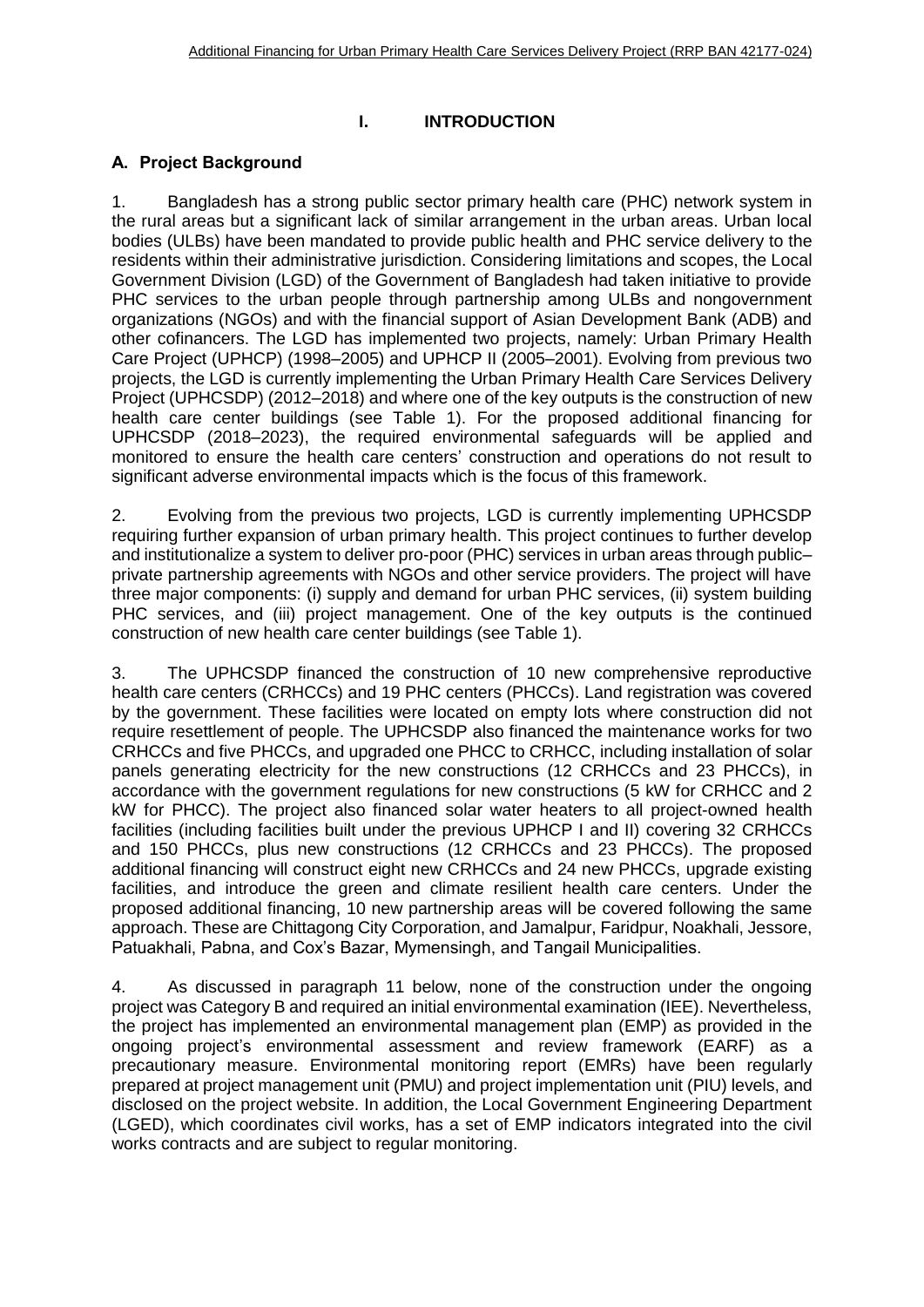#### <span id="page-7-0"></span>B. Purpose of the Environmental Assessment and Review Framework

5. Since the selection of sites where the health care centers remains unidentified at the time of ADB Board approval, this EARF is prepared providing agreed processes between ADB and LGD, and will be followed in (i) preparing an IEE, if any, including specifying mitigation measures during project implementation; (ii) institutional arrangement, including capacity building to manage environmental impacts and uncertainties in including reporting and disclosure; and (iii) financial resources committed by LGD to carry out these environmental measures. This EARF is a linked document of ADB's Report and Recommendation of the President and the loan covenant makes it binding for ADB and LGD to effectively implement.

6. In case unanticipated environmental impacts occur during project implementation, ADB's South Asia Department will require LGD to conduct further assessment on the significance of the environmental impact, prepare an IEE, or reflect in the environmental monitoring report the assessment and needed mitigation measures, and to mobilize needed resources to implement the measure including its monitoring.

|                                    | <b>Target</b>  |                | <b>Status</b>                              |                |                                            |                |                                     |                |
|------------------------------------|----------------|----------------|--------------------------------------------|----------------|--------------------------------------------|----------------|-------------------------------------|----------------|
| <b>UPHCSDP</b>                     |                |                | <b>Completed and</b><br><b>Operational</b> |                | <b>Completed not</b><br><b>Operational</b> |                | <b>Under</b><br><b>Construction</b> |                |
| <b>Partnership Areas</b>           | <b>CRHCC</b>   | <b>PHCC</b>    | <b>CRHCC</b>                               | <b>PHCC</b>    | <b>CRHCC</b>                               | <b>PHCC</b>    | <b>CRHCC</b>                        | <b>PHCC</b>    |
| Dhaka South City<br>Corporation    |                |                |                                            |                |                                            |                |                                     |                |
| Dhaka North City<br>Corporation    | 1              |                | $\mathbf{1}$                               |                |                                            |                |                                     |                |
| Narayangonj City<br>Corporation    | 1              | 3              | $\mathbf{1}$                               | 3              |                                            |                |                                     |                |
| <b>Sylhet City</b><br>Corporation  |                | $\mathbf{1}$   |                                            | $\mathbf{1}$   |                                            |                |                                     |                |
| <b>Barisal City</b><br>Corporation |                |                |                                            |                |                                            |                |                                     |                |
| Rajshahi City<br>Corporation       | 1              |                |                                            |                | 1                                          |                |                                     |                |
| Rangpur City<br>Corporation        | 1              | 3              |                                            | $\mathbf{1}$   | $\mathbf{1}$                               | 1              |                                     | 1              |
| Khulna City<br>Corporation         | 1              |                |                                            |                | 1                                          |                |                                     |                |
| <b>Gazipur City</b><br>Corporation | $\overline{2}$ | $\overline{2}$ | $\mathbf{1}$                               |                |                                            | $\overline{2}$ | 1                                   |                |
| Comilla City<br>Corporation        |                | 3              |                                            | 3              |                                            |                |                                     |                |
| Kishoregonj<br>Municipality        | 1              | $\overline{c}$ |                                            | $\overline{c}$ | $\mathbf{1}$                               |                |                                     |                |
| Gopalgonj<br>Municipality          | 1              | $\overline{2}$ |                                            |                | 1                                          |                |                                     | $\overline{2}$ |
| Sirajgonj Municipality             |                | $\mathbf{1}$   |                                            |                |                                            |                |                                     | 1              |
| Kushtia Municipality               | 1              | 1              |                                            | 1              | $\mathbf{1}$                               |                |                                     |                |

## **Table 1: List of CRHCC and PHCC Construction**

CRHCC = comprehensive reproductive health care center, PHCC = primary health care center. Source: Project Management Unit.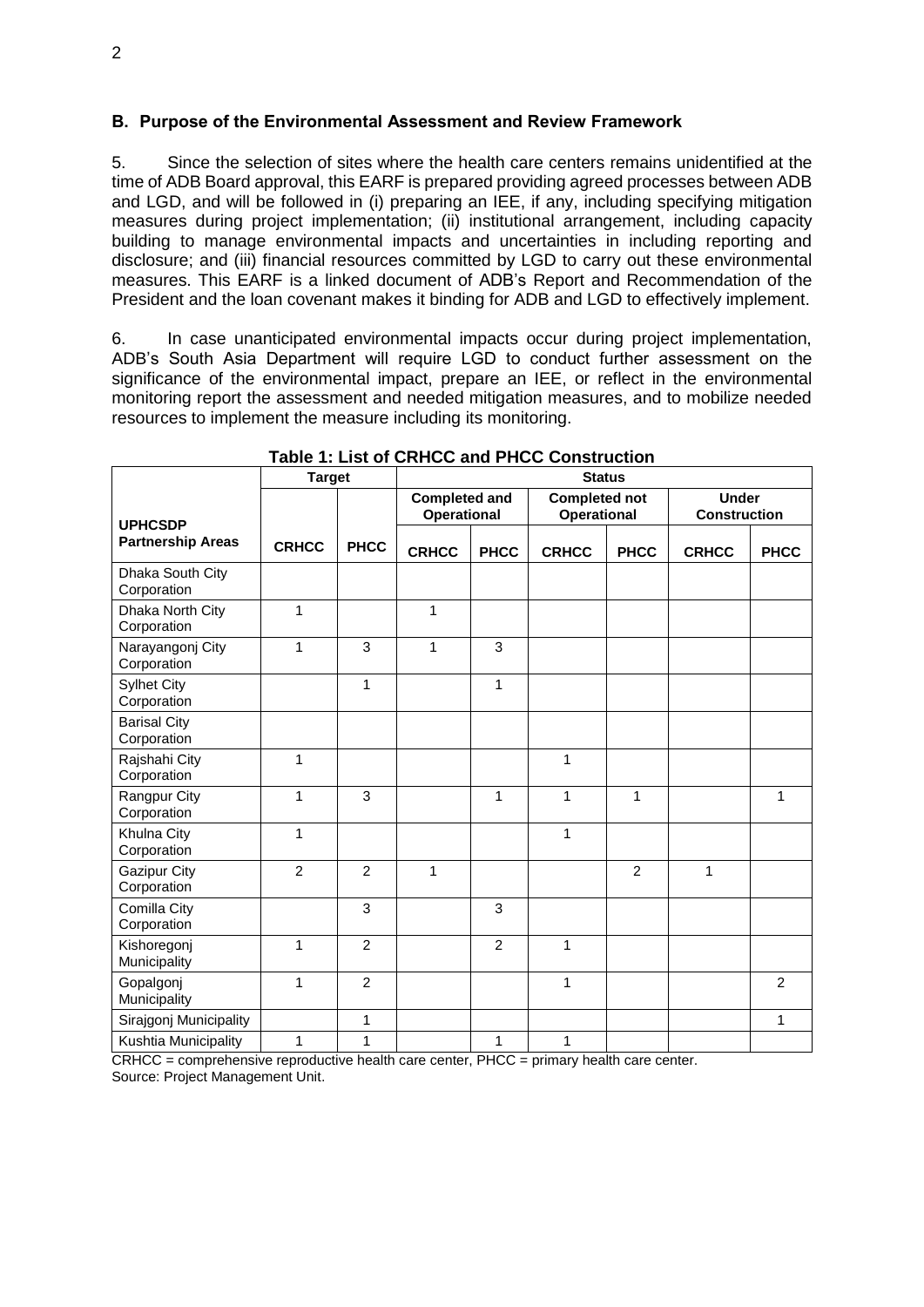## <span id="page-8-0"></span>**II. ASSESSMENT OF ENVIRONMENTAL POLICY, LEGAL, AND ADMINISTRATIVE FRAMEWORK**

## <span id="page-8-1"></span>A. Assessment of Legal Framework

## 1. **Review of National Environmental Policies and Legal Framework of Bangladesh**

7. The national policies and legal framework for environmental safeguard requirements relevant to the project in Bangladesh were described in the Bangladesh Country Environmental Assessment, 2011. <sup>1</sup> The implementation of the project-related infrastructural works and other subproject will be governed by ADB Safeguard Policy Statement (SPS) (2009) and the environmental laws, policies, and regulations of the Government of Bangladesh.

# 2. **Safeguard Requirements of the Government of Bangladesh**

8. A wide range of policies, laws, and regulations related to environmental issues are in place in Bangladesh. Many of these are cross-sectoral and several of them are directly related to environmental issues. The government laws, regulations, and standards for environmental assessment were summarized in several EARF documents of the project and available in the ADB website. The main provisions for environmental protection and pollution control in Bangladesh are contained in the Environmental Conservation Act, 1995 and Environmental Conservation Rules (ECR), 1997. Under the ECR, projects are classified as Green, Orange A, Orange B, and Red to determine the level of environmental assessment required. According to the nature and possible civil works, the project could be categorized as Orange B. Moreover, the project may have some adverse impact on environment which is localized and could be addressed with required mitigation measures.

9. Green category project is considered relatively pollution-free and hence does not require an IEE and an environmental impact assessment (EIA). An environment clearance certificate from the Department of Environment (DOE) is adequate for a project that fall into the Green category. Orange category projects fall into two categories. Orange A projects are required to submit general information, a feasibility report, a process flow diagram, and schematic diagrams of waste treatment facilities along with their application for obtaining DOE environmental clearance. Orange B projects are required to submit an IEE report, along with their application and the information and papers specified for Orange B projects. Red category projects are those which may cause significant adverse environmental impacts and are, therefore, required to submit an EIA report. It should be noted that they may obtain an initial site clearance based on an IEE report, and subsequently submit an EIA report for obtaining environmental clearance along with other necessary papers, such as feasibility study reports and no objections from local authorities. DOE has recently developed an IEE and EMP checklists to simplify the preparation of conventional and voluminous IEE and EMP reports that contain irrelevant and unnecessary information.

10. As per ECR, 1997, all existing and new industries and projects in Orange B and Red category require an EMP to be prepared (after conducting an IEE or EIA) and submitted along with other necessary papers while applying for environmental clearance.

11. Construction of multi-storied buildings is considered as the Orange B category in ECR, 1997. However, there is no fixed definition of a multi-storied building in the ECR. In practice, building of more than 10 stories within Dhaka City (as per building construction rules of RAJUK) and building of more than six stories outside of Dhaka city will be considered as multi-

**<sup>.</sup>** <sup>1</sup> ADB. 2011. *Country Environmental Analysis for Bangladesh.* Manila.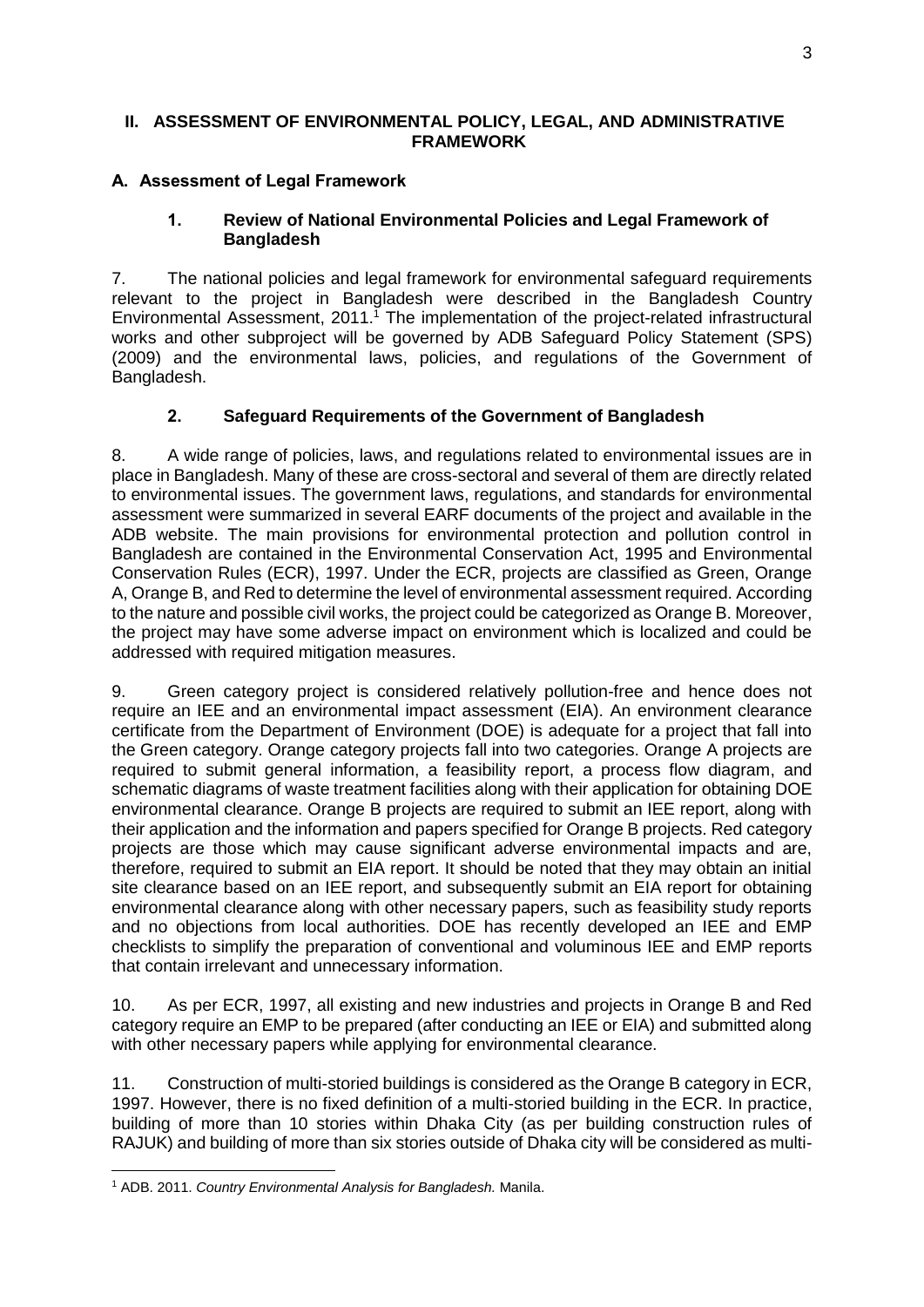storied and categorized as Orange B category. The health facilities to be contrustructed both in and outside of Dhaka will not be more than six stories and as such, no environmental clearance will be required. If new construction of more than six-storied building is considered, an IEE and EMP would be required to get the environmental clearance from DOE as per ECR, 1997. In addition, the EARF would need to be submitted to DOE for their review and concurrence.

12. In addition to the Environmental Conservation Act and Rules, there are a number of other policies, plans, and strategies which deal with the water sector, agricultural development, coastal area, protected area, disaster management, and climate change. These are the National Water Policy, 1999; Forest Act 1927 (last modified 30 April 2000); National Forest Policy, 1994; National Conservation Strategy 1992; National Environmental Management Action Plan, 1995; National Policy for Safe Water Supply and Sanitation, 1998; National Policy for Arsenic Mitigation, 2004; National Sanitation Strategy, 2005; Coastal Zone Policy, 2005; National Food Policy, 2006; Coastal Development Strategy, 2006; National Agricultural Policy, 1999; National Fisheries Policy, 1996; National Livestock Development Policy, 2007; Standing Orders on Disaster, 1999 (revised in 2010); National Adaptation Programme of Action, 2005 (revised in 2009); Bangladesh Capacity Development Action Plan for Sustainable Environmental Governance, 2007; Bangladesh Climate Change Strategy and Action Plan, 2009; National Plan for Disaster Management, 2010–2015; Medical Waste (Management and Processing) Rules, 2008; Solid Waste Management Rules, 2010; National 3R Strategy for Waste Management, 2010; Noise Pollution (Control) Rules, 2006; etc. The Bangladesh National Building Code, 2006 and Bangladesh Labor Act, 2006 will also be important regarding the occupational health and safety of workers and laborers to be involved in the project's infrastructure development. Besides these, the cabinet has recently approved the Environment Court Bill, 2010 and Bangladesh Wildlife (Preservation) Bill, 2010. The National Building Code, 2006 and National Labor Act, 2006 have defined certain measures to ensure proper safety and work environment as well as the compensation measures to the laborers. By national law, in order to be compensated, contractors must follow these safety provisions and compensation arrangements. The implementing agency must ensure that the appropriate occupational health and safety provisions have been included in the bidding documents and are being implemented by contractor. As per the Safe Drinking Water Supply and Sanitation Policy, 1998, provision for arsenic free drinking water and adequate sanitation must be ensured for clinic and hospitals. The water quality needs to be monitored to ensure that the supplied water is safe for drinking.

# 3. **Safeguard Requirements of ADB**

13. All projects funded by ADB must comply with the SPS (2009) and Operational Manual F1 (2010). The purpose of the SPS is to establish an environmental review process to ensure that projects undertaken as part of programs funded under ADB loans are environmentally sound, are designed to operate in compliance with applicable regulatory requirements, and are not likely to cause significant environmental, health, or safety hazards. The SPS (2009) requires a number of additional considerations, including (i) project risks and respective mitigation measures and project assurances; (ii) project level grievance redress mechanism (GRM) including documentation in the EMP; (iii) definition of the project area of influence; (iv) physical cultural resources damage prevention analysis; (v) climate change mitigation and adaptation; (vi) occupational and community health and safety requirements (including emergency preparedness and response); (vii) economic displacement that is not part of land acquisition; (viii) biodiversity conservation and natural resources management requirements; (ix) provision of sufficient justification if local standards are used; (x) ensuring adequate consultation and participation; and (xi) ensuring that the EMP includes an implementation schedule and (measurable) performance indicators.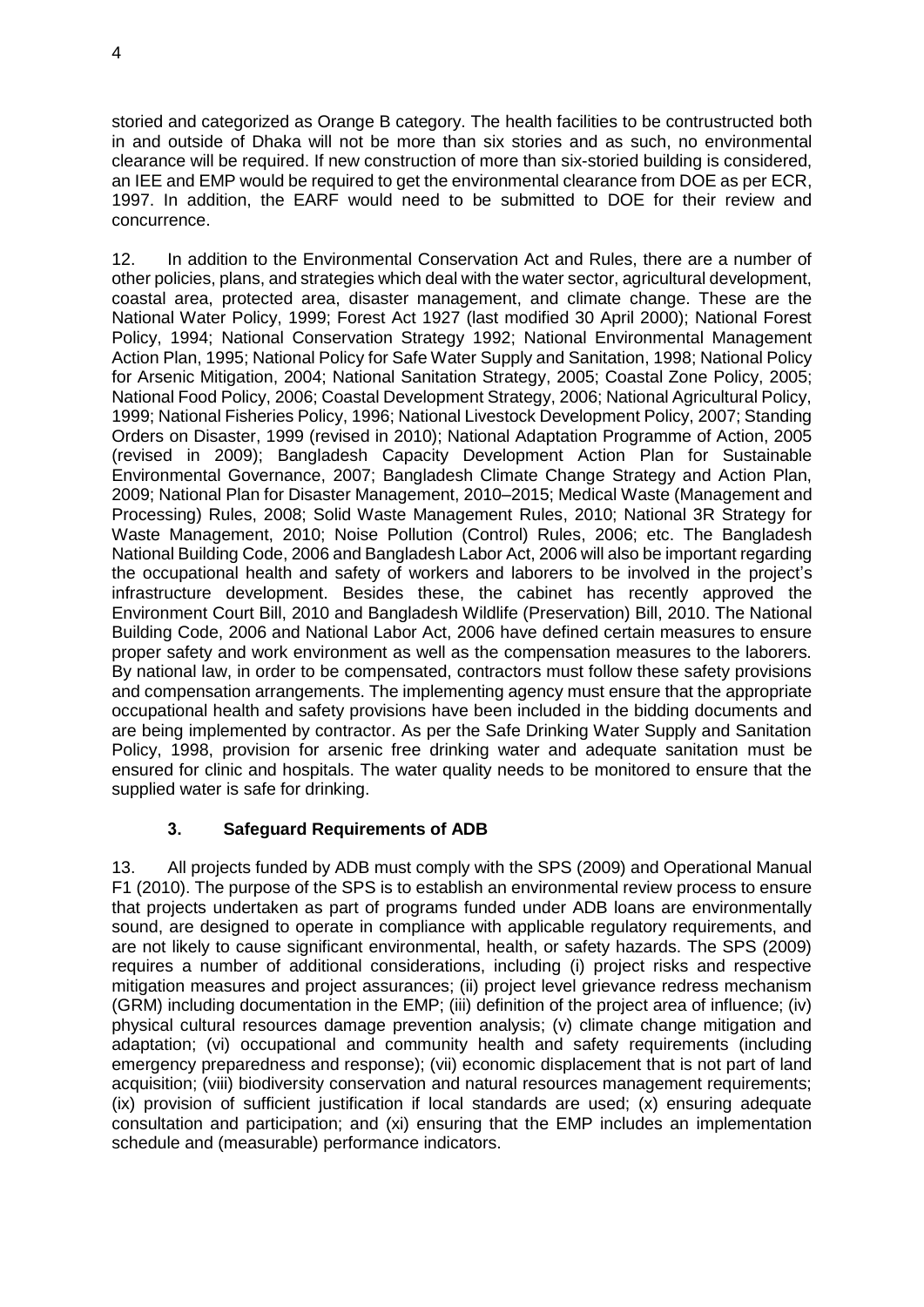14. ADB SPS (2009) include operational policies that seek to avoid, minimize, or mitigate adverse environmental and social impacts, including protecting the rights of those likely to be affected or marginalized by the development process. It sets out the policy objectives, scope and triggers, and principles for three key safeguard areas: (i) environmental, (ii) involuntary resettlement, and (iii) indigenous peoples. All three safeguard policies involve a structured process of impact assessment, planning, and mitigation to address the adverse effects of projects throughout the project cycle. The safeguard policies require that impacts are identified and assessed early in the project cycle; plans to avoid, minimize, mitigate, or compensate for the potential adverse impacts are developed and implemented; and affected people are informed and consulted during project preparation and implementation. A basic principle of the three existing safeguard policies is that implementation of the provisions of the policies is the responsibility of the borrower/client. Borrowers/clients are required to undertake social and environmental assessments, carry out consultations with affected people and communities, prepare and implement safeguard plans, monitor the implementation of these plans, and prepare and submit monitoring reports.

| <b>Category</b>    | A                                                                                                                                                                                                                                                                  | В                                                                                                                                                                                                                                                                                                                                                                                                                                                                       | C                                                                                                              | F1                                                                                                                                                                                               |
|--------------------|--------------------------------------------------------------------------------------------------------------------------------------------------------------------------------------------------------------------------------------------------------------------|-------------------------------------------------------------------------------------------------------------------------------------------------------------------------------------------------------------------------------------------------------------------------------------------------------------------------------------------------------------------------------------------------------------------------------------------------------------------------|----------------------------------------------------------------------------------------------------------------|--------------------------------------------------------------------------------------------------------------------------------------------------------------------------------------------------|
| Description        | The project is<br>likely to have<br>significant<br>adverse<br>environmental<br>impacts that are<br>irreversible,<br>diverse, or<br>unprecedented.<br>These impacts<br>may affect an<br>area larger than<br>the sites or<br>facilities subject<br>to physical works | The project has<br>potential adverse<br>environmental impacts<br>on human populations<br>or environmentally<br>important areas-<br>including wetlands,<br>forests, grasslands,<br>and other natural<br>habitats-are less<br>adverse than those of<br>Category A projects.<br>These impacts are site<br>specific; few if any of<br>them are irreversible;<br>and in most cases<br>mitigation measures<br>can be designed more<br>readily than for<br>Category A projects | The project is<br>likely to have<br>minimal or no<br>adverse<br>environmental<br>impacts                       | A project is<br>classified as<br>category F1 if it<br>involves the<br>investment of<br>ADB funds to, or<br>through, a<br>financial<br>intermediary                                               |
| EА<br>requirements | For a Category A<br>project, an EIA is<br>required                                                                                                                                                                                                                 | An IEE is required                                                                                                                                                                                                                                                                                                                                                                                                                                                      | No environmental<br>assessment is<br>required although<br>environmental<br>implications need<br>to be reviewed | All F1s will<br>ensure that their<br>investment is in<br>compliance with<br>applicable<br>national laws and<br>regulations, and<br>will apply the<br>prohibited<br>investment<br>activities list |

#### **Table 2: ADB Environmental Screening**

 $ADB = Asian Development Bank, EA = executing agency, EIA = environmental impact assessment, IEE = initial$ environmental examination.

Source: Asian Development Bank.

#### 4. **Medical Waste Management Instruction (from Local Government Engineering Department)**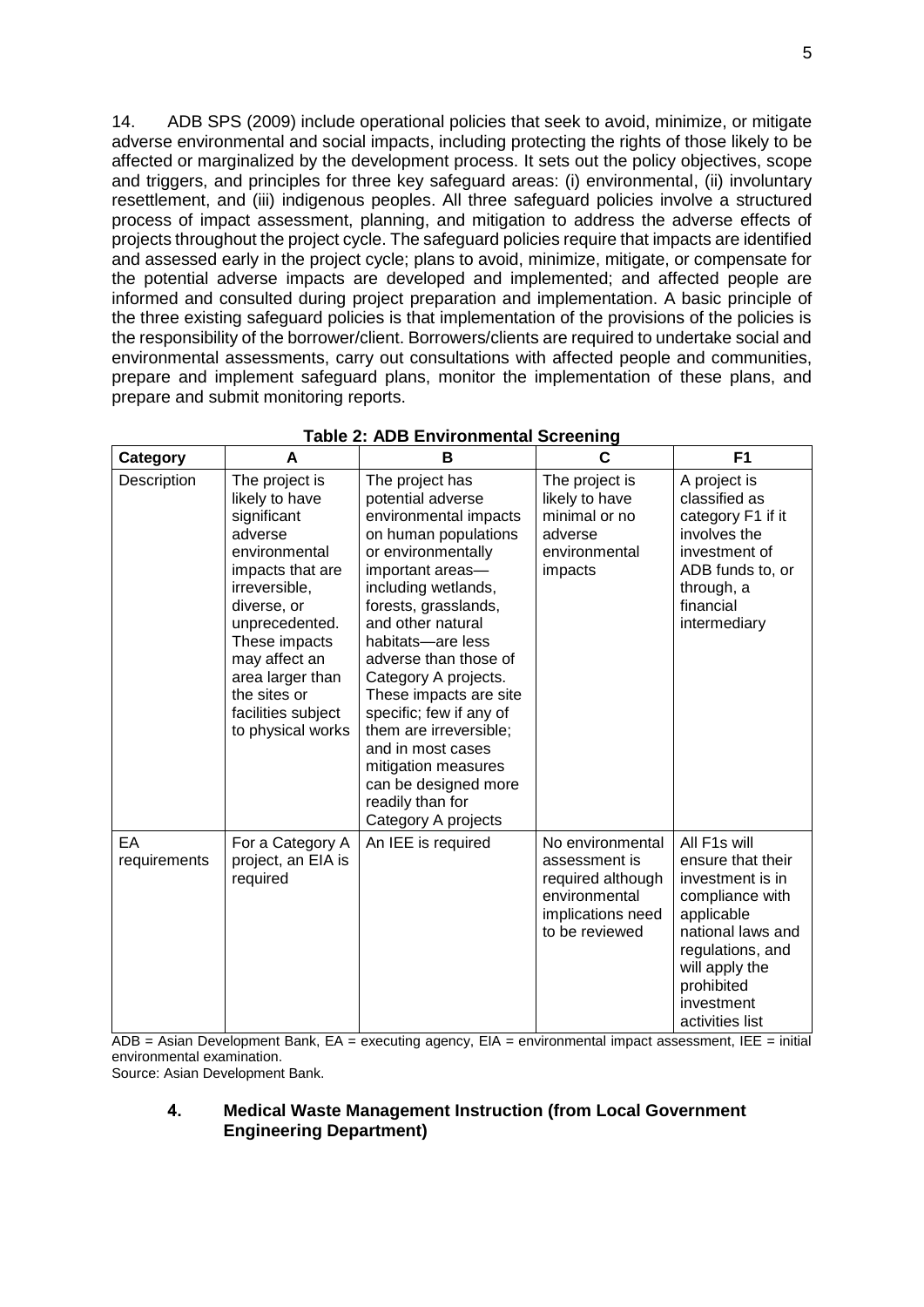15. According to the Medical Waste Management Rules, any solid, liquid, gaseous, and radioactive waste material that is generated during the diagnosis, treatment, preventive and curative measure, or in research activities pertaining to disease diagnosis when it is released, discharged, or disposed causing detrimental effect on human health and environment is considered medical waste. Generally, 75% to 90% of the generated waste from the health care establishment are general or non-hazardous waste and 10% to 25% are hazardous. If these wastes are ineffectively managed, it may cause occupational health risks to those who generate, handle, package, store, transport, treat, and dispose of them. They also present environmental and public health risks through inappropriate treatment and/or disposal which may contribute to environmental pollution and the spread of infectious diseases such as AIDs, hepatitis, skin diseases, etc. The main objective of the guideline is to facilitate the health care establishments and the city corporations to follow the standards mentioned in the Medical Waste (Management and Processing) Rules, 2008. This instruction will help to deliver a safe, effective, economic, and appropriate environment-friendly and sustainable medical waste management (MWM) for the health care facilities in the cities. To achieve this target, waste handling and management plans and procedures should be established with the specific objective of:

- (i) improving the occupational health conditions for health care staff and caretakers and when the waste is collected and disposed, the staff of the city corporations and the staff of the responsible waste handling organizations;
- (ii) reducing the risk of people (patients, attendants, visitors, general public, scavengers, etc.) and animals (stray dogs, cattle, pet, etc.); and
- (iii) establishing and operating environmentally sound treatment and final disposal of hazardous medical waste.

16. Waste segregation is key to effective waste management. The waste should be segregated based on the category of waste. If waste is properly segregated, small amount are needed to be disposed of. If segregation is not done properly, small quantity of hazardous waste has a chance to mix with large volume of non-hazardous waste making the whole volume into hazardous waste. Segregation of medical waste should always be the responsibility of waste producer and waste should be segregated at the point just after its generation.

| Category type | <b>Waste category</b>                                        | <b>Waste description</b>                                                                                                                         |
|---------------|--------------------------------------------------------------|--------------------------------------------------------------------------------------------------------------------------------------------------|
| Type-I        | General waste (non-hazardous,<br>non-infectious, sterilized) | Used paper, plastic or metal can, medicine<br>strips, packaging box, polyethylene bags,<br>mineral water bottle, food waste, tetra pack,<br>etc. |
| Type-II       | Anatomical waste                                             | Human tissue, organs, body parts, placenta,<br>tumor                                                                                             |
| Type-III      | Pathological waste                                           | Blood, body fluids, laboratory culture, serum                                                                                                    |
| Type-IV       | Chemical waste                                               | Laboratory reagents, film developer, dialysis<br>materials                                                                                       |
| Type-V        | Pharmaceutical waste                                         | Expired and unused drugs and vaccines                                                                                                            |
| Type VI       | Infectious                                                   | Blood/pus/body fluid infected bandage,<br>cotton, sponge, catheter, infected syringe,<br>urine/blood bags                                        |
| Type-VII      | Radioactive waste                                            | Radioactive isotope, unused X-ray machine<br>head                                                                                                |
| Type-VIII     | Sharp (infectious/non-infectious)                            | Needle, scalpel, blades, knives, infusion sets,<br>used ampules, broken slides                                                                   |
| Type-IX       | Recyclable waste                                             |                                                                                                                                                  |

#### **Table 2: Categories of Medical Wastes**

Source: Government of Bangladesh. Waste Management Rules, 2010.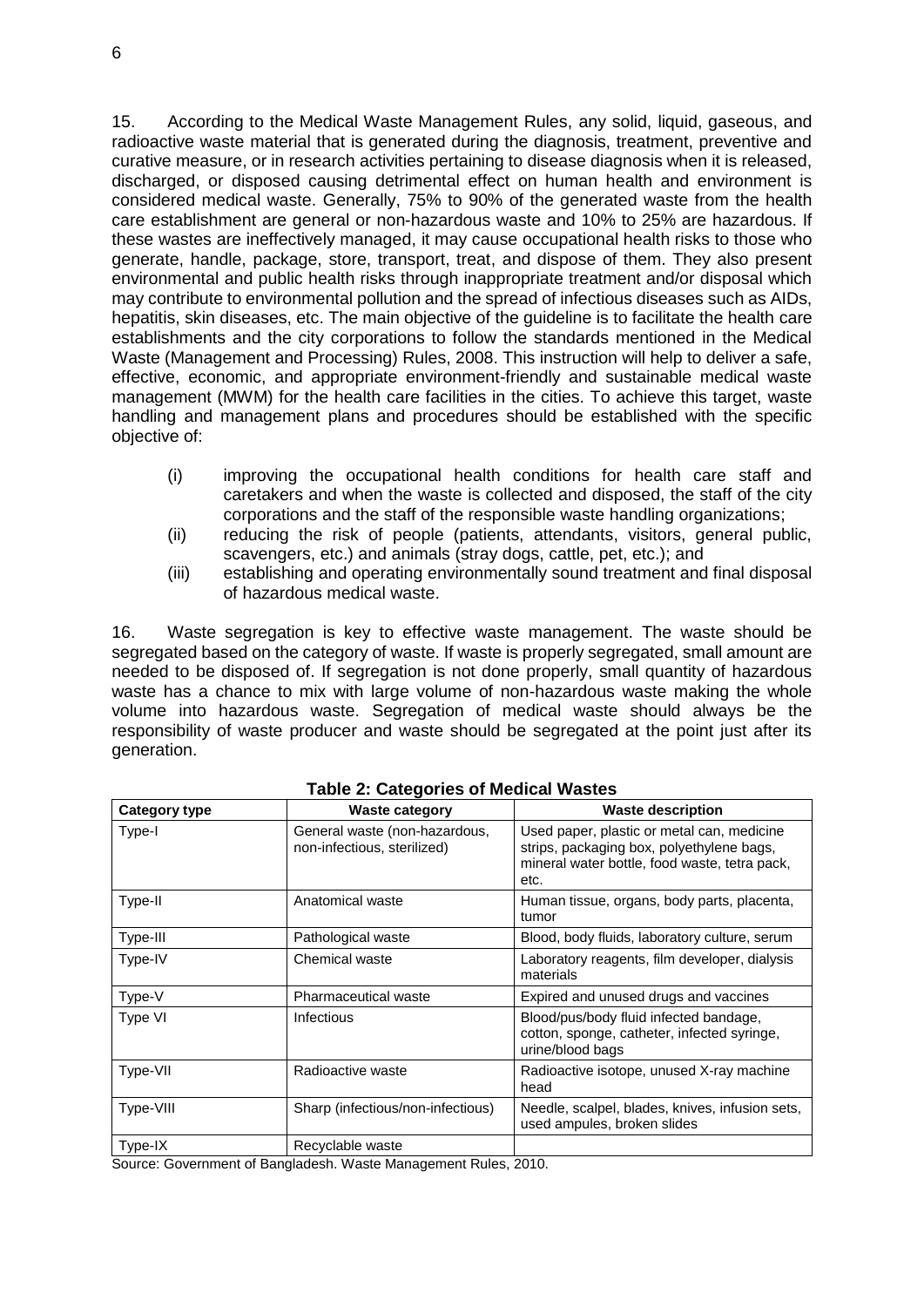| Type of waste                                                                  | Color code   | <b>Containers</b>                                       |
|--------------------------------------------------------------------------------|--------------|---------------------------------------------------------|
| General (non-hazardous, non-infectious,<br>sterilized)                         | <b>Black</b> | Leak-proof plastic bin                                  |
| Hazardous (infectious, pathological,<br>anatomical)                            | Yellow       | Leak-proof plastic bin                                  |
| Sharp (infectious/non-infectious)                                              | Red          | Leak-proof, puncture resistant thick<br>plastic bin/box |
| Liquid (hazardous/non-hazardous,<br>infectious/non-infectious, chemical waste) | <b>Blue</b>  | Leak-proof plastic bowl/bin                             |
| Radioactive                                                                    | Silver       | Leak-proof lid box                                      |
| Recyclable waste                                                               | Green        | Leak-proof plastic bin                                  |

**Table 3: Recommended Color Coding and Type of Container for storage and Disposal**

Source: Directorate General of Health Services. 2011. Bangladesh Medical Waste Management Training Manual.

17. Though the medical waste is categorized in nine groups in the Waste Management Rules, however, in practice it is difficult to segregate into nine different types. In hospitals at Dhaka, waste is generally segregated in five types: (i) general waste (black bins), (ii) liquid waste (blue bins), (iii) infectious waste (yellow bins), (iv) recyclable plastic (green bins), and (v) sharp (red bins). The general wastes are disposed in city corporation dustbins; the liquid waste is washing out through drains. MWM should be integrated into the daily activities of health personnel. Awareness and training is essential for effective management as well as personal safety of the employees. Training includes general awareness about medical waste, ways of separation, and safe management.

18. MWM is in place but will be further enhanced. At the facility level, medical waste is segregated into proper containers with lining. Used syringes are disposed in a sharps container. Collection and disposal of medical waste and sharps are through local service providers in the respective area. Facility level quality assurance checklists include monitoring on MWM and facilities are independently assessed on a semiannual basis. PIUs monitor MWM in monthly environmental monitoring reports. PMU organizes annual trainings on clinical waste management through the Directorate General of Health Services and local training providers such as PRISM. However, the existing arrangement needs to be strengthened through development of an MWM plan for PIUs, standard guideline and material for service providers, and regular trainings and workshops.

# 5. **Review of Institutional Capacity of the Executing Agency**

19. The UPHCSDP has two full-time positions dedicated as environmental focal persons one executive engineer and one assistant engineer who are tasked with coordinating and implementing the civil works activities of the project and oversight and monitoring of environment-related safeguards. The executive engineer deputed from LGED is mainly responsible for planning, designing, and construction of civil works. LGED has very good capacity and understanding of environmental safeguards. Although UPHCSDP environmental focal persons are few in personnel strength, they have been operating adequately with the support of environment specialist consultants who have been engaged intermittently during the past 5 years of the ongoing project.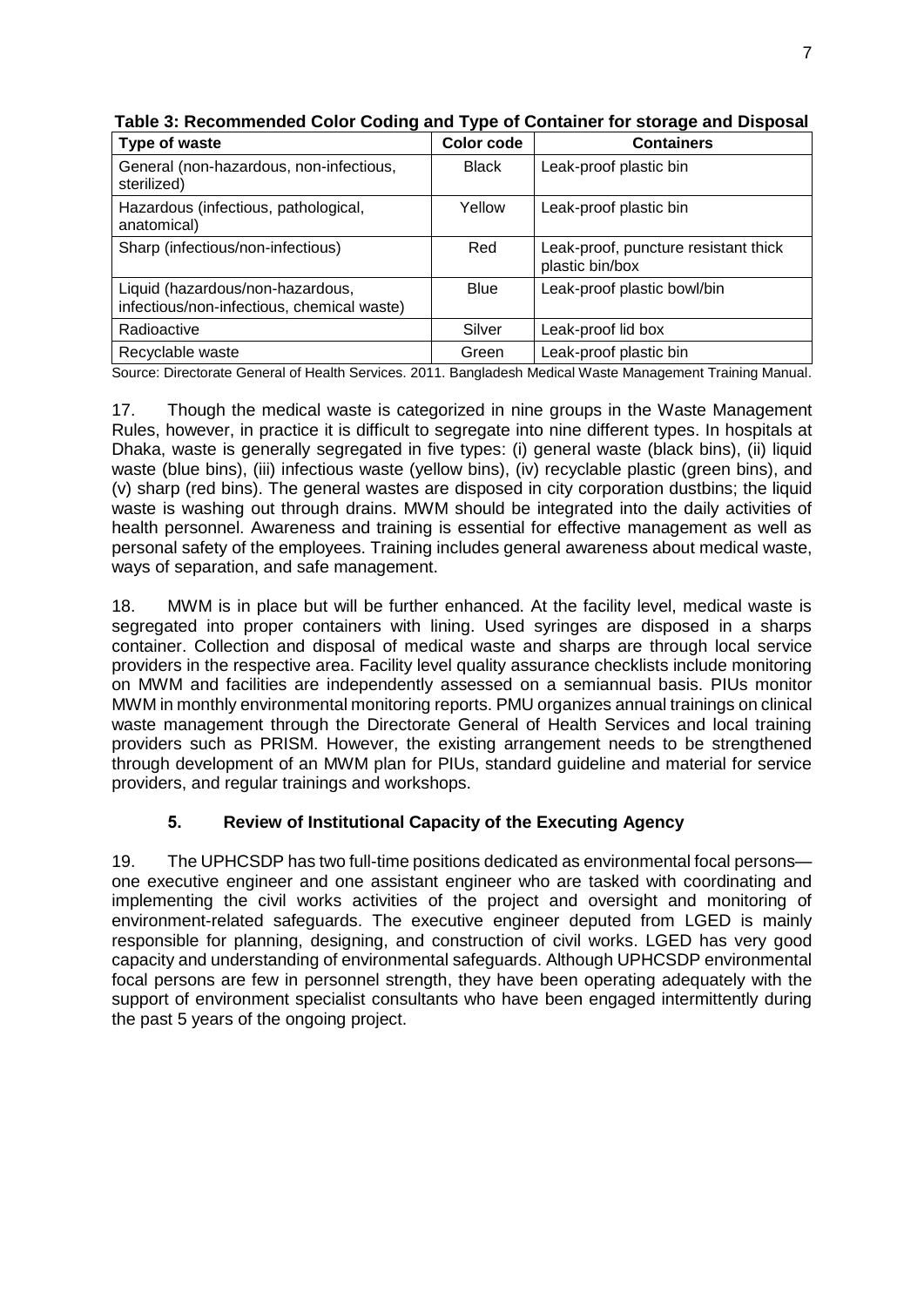| <b>Policies, Laws and</b>                                             | <b>Responsible</b>               |                                                                                                                                                                                                                                                                                                                                                                                                                      |                                                                                                                                                                                                      |
|-----------------------------------------------------------------------|----------------------------------|----------------------------------------------------------------------------------------------------------------------------------------------------------------------------------------------------------------------------------------------------------------------------------------------------------------------------------------------------------------------------------------------------------------------|------------------------------------------------------------------------------------------------------------------------------------------------------------------------------------------------------|
| <b>Regulations</b>                                                    | <b>Agency/Ministry/Authority</b> | <b>Potential Applicability</b>                                                                                                                                                                                                                                                                                                                                                                                       | Compliance                                                                                                                                                                                           |
| <b>National Environmental</b><br><b>Policy, 1992</b>                  | <b>MOEF</b><br><b>DOE</b>        | The policy sets out policies to prevent environmental<br>pollution and natural resource degradation.<br>The policy states that EIAs must be conducted before<br>projects are undertaken.                                                                                                                                                                                                                             | Relevant environmental policies<br>➤<br>are addressed in the IEE.                                                                                                                                    |
| <b>NEMAP, 1995</b>                                                    | <b>MOEF</b><br><b>DOE</b>        | The plan proposes actions for sustainable development.<br>➤<br>The plan puts emphasis on development and application<br>of guidelines to avoid environmental pollution due to<br>transport and communication system. It particularly puts<br>emphasis on different environmental pollution and<br>agricultural land acquisition for development of transport<br>system and preservation of natural drainage pattern. | Relevant section of NEMAP is<br>$\blacktriangleright$<br>complied with the design and IEE<br>of the proposed project.                                                                                |
| Environment<br>Conservation Act, 1995                                 | <b>MOEF</b><br><b>DOE</b>        | According to this Act no industrial unit or project shall be<br>established or undertaken without obtaining, in the<br>manner prescribed by rules, an ECC from the director<br>general.                                                                                                                                                                                                                              | The IEE report is prepared in<br>➤<br>consideration of the Act.                                                                                                                                      |
| Environment<br><b>Conservation Rules,</b><br>1997                     | <b>MOEF</b><br><b>DOE</b>        | The rule sets out procedure for issuing ECC.<br>➤<br>According to the rule, proposed project is an Orange B<br>➤<br>category project and needs to fulfill following requirements<br>Prepare IEE report.<br>❖<br>Report on the EMP.<br>❖<br>Obtain No objection certificate of the local authority.                                                                                                                   | The IEE report is prepared in<br>➤<br>consideration of the procedure set<br>for Orange B projects in this rule.                                                                                      |
| <b>Environmental Courts</b><br>Act, 2000                              | <b>MOEF</b><br><b>DOE</b>        | Sets out policy for effective pursuance and completion of<br>➤<br>legal proceedings related to environmental crimes.                                                                                                                                                                                                                                                                                                 | According to this Act, government<br>≻<br>can take legal actions if any<br>environmental problem occurs due<br>to project interventions.                                                             |
| National Land Use<br><b>Policy, 2001</b>                              | Ministry of Land                 | The policy provides guidelines for the protection of<br>➤<br>agricultural land, waterbodies and the optimal use of other<br>land, as well as for restriction or minimization of the<br>acquisition of land for non-productive use.                                                                                                                                                                                   | The project area does not evolve<br>$\blacktriangleright$<br>any land acquisition.                                                                                                                   |
| <b>Bangladesh Climate</b><br>Change Strategy and<br>Action Plan, 2009 | <b>MOEF</b>                      | This strategy prioritizes adaptation and disaster risk<br>➤<br>reduction. The climate change action plan is built on six<br>pillars. One of them is research and knowledge<br>management to predict the likely scale and timing of<br>climate change impacts on different sectors.                                                                                                                                   | Climate change assessment is<br>$\blacktriangleright$<br>done for the proposed project with<br>the objective to incorporate climate<br>change implications in the design<br>of the proposed project. |

**Table 4: National Legal Instruments Related to the Project**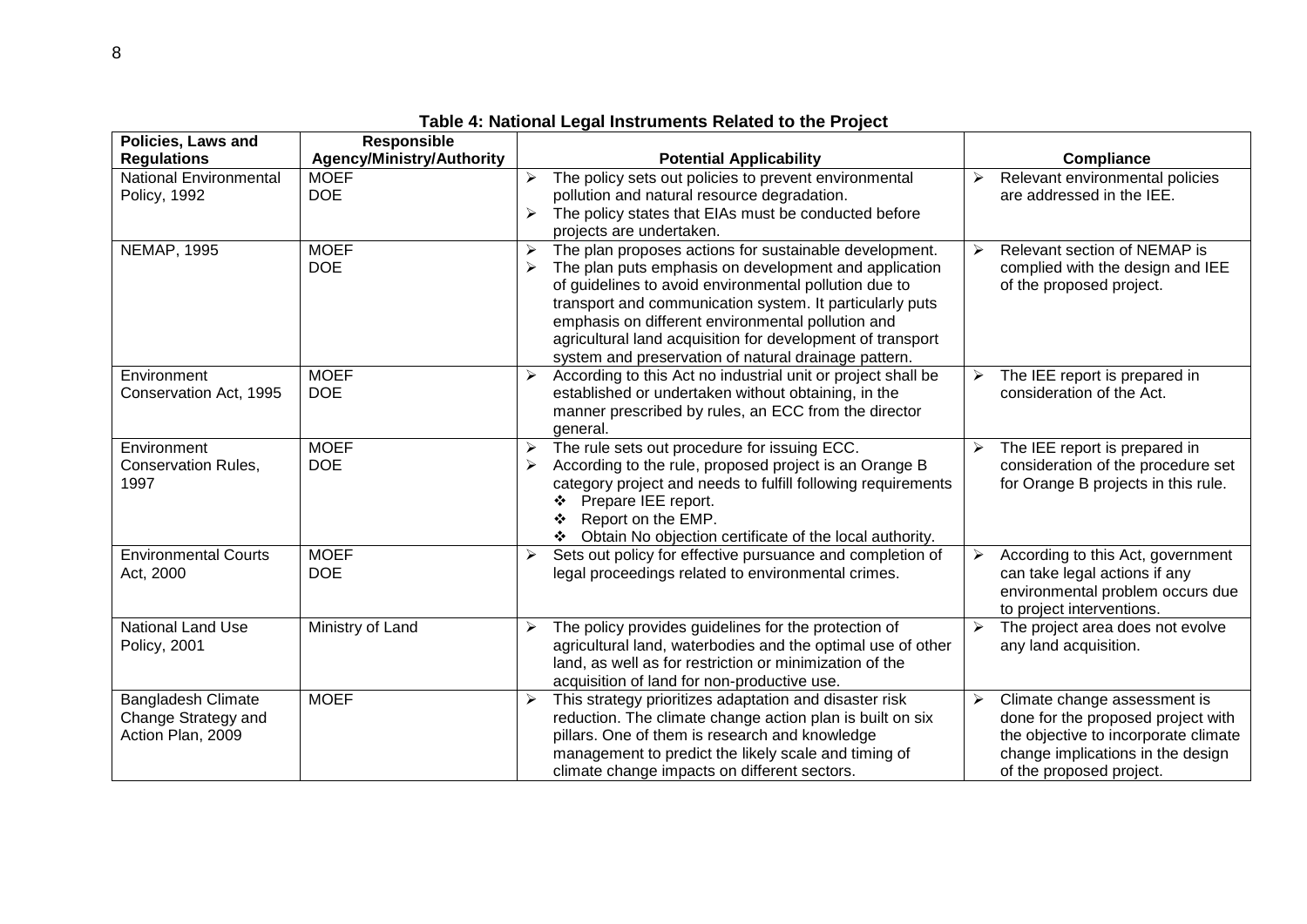|                                                                                                                                                                                                                                                                      | <b>Compliance</b>                                                                                                                          |
|----------------------------------------------------------------------------------------------------------------------------------------------------------------------------------------------------------------------------------------------------------------------|--------------------------------------------------------------------------------------------------------------------------------------------|
|                                                                                                                                                                                                                                                                      | Occupational health and safety<br>has been addressed both in the<br>EMP and Chapter for Impacts and<br>Mitigative measures of this report. |
| <b>Potential Applicability</b><br>The Act provides the guidance of employer's extent of<br>responsibility and workmen's extent of right to get<br>compensation in case of injury by accident while working.<br>Provides for safety of work force during construction |                                                                                                                                            |

DOE = Department of Environment, ECC = environmental clearance certificate, EMP = environmental management plan, IEE = initial environmental examination, MOEF = Ministry of Environment and Forest, NEMAP = National Environmental Management Action Plan.

Note: In addition to above environmental compliances, the implementing agencies must obtain building clearances from local municipal authorities before start of any construction activity. Source: Asian Development Bank.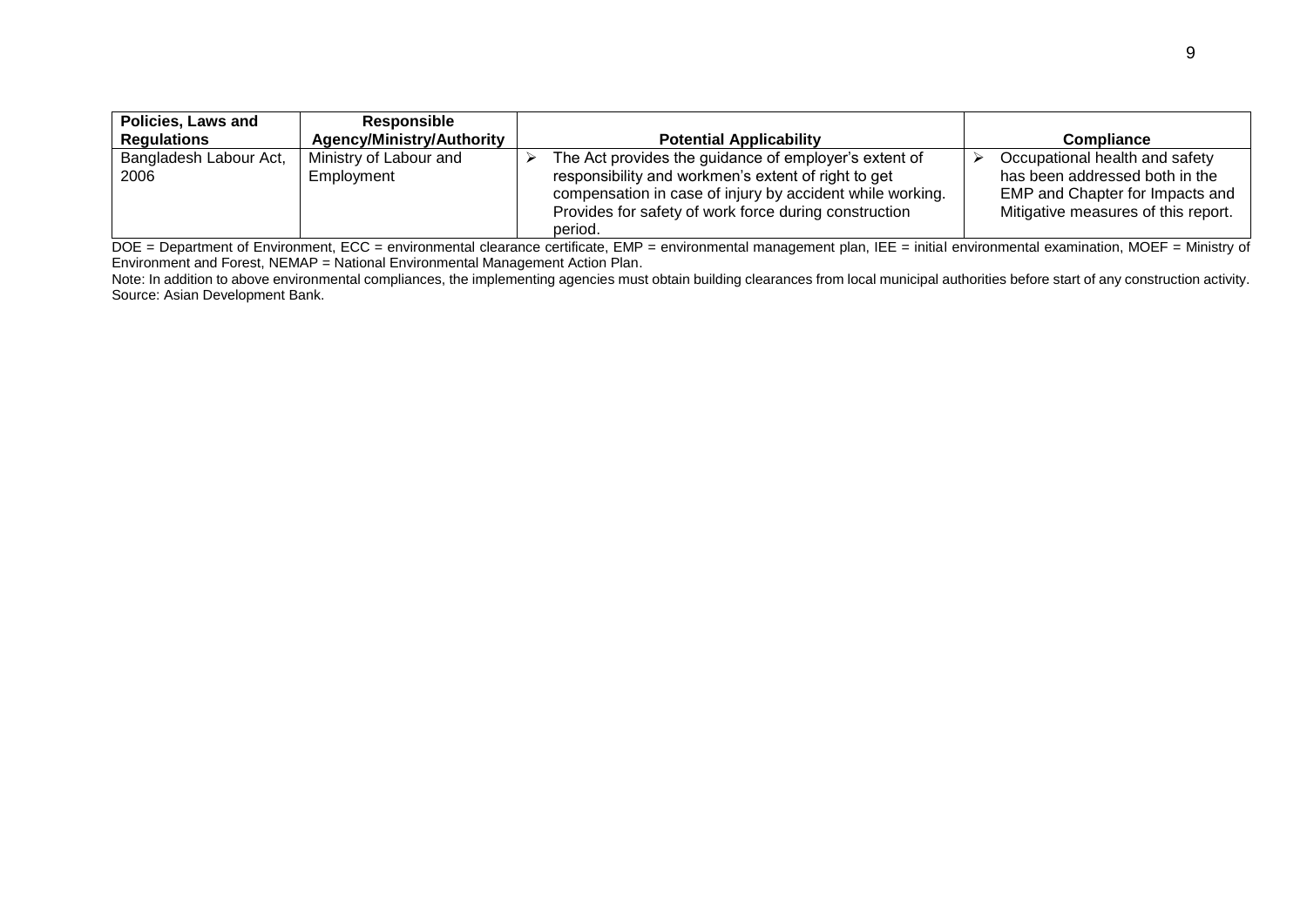# <span id="page-15-0"></span>B. ADB Safeguard Policies

20. The ADB SPS<sup>2</sup> (2009) has three safeguard policies that seek to avoid, minimize or mitigate adverse environmental impacts and social costs to third parties, or vulnerable groups as a result of development projects. This states that ADB requires environmental assessment of all project loans, program loans, sector loans, sector development program loans, loans involving financial intermediaries, and private sector loans. The objectives of ADB safeguards are to (i) avoid adverse impacts of projects on the environment and affected people, where possible; (ii) minimize, mitigate, and/or compensate for adverse project impacts on the environment and affected people when avoidance is not possible; and (iii) help borrowers/clients to strengthen their safeguard systems and develop the capacity to manage environmental and social risks.

21. ADB, as per SPS (2009), classify projects into Category A, B, or C depending on potential adverse environmental impacts. The additional financing for UPHCSDP-proposed health care centers will all be located on lands free from government hindrances and outside of any wildlife habitat or sanctuary. All impacts are site specific, majority are coterminus to project construction-phase and easily mitigated through good engineering practices. The proposed additional financing for UPHCSDP is classified as environmental category B.

# **III. ANTICIPATED ENVIRONMENTAL IMPACTS**

<span id="page-15-1"></span>22. The scope of works under the proposed additional financing involves the construction of seven CRHCCs and ideally each will have a network of three PHCCs. The potential adverse impacts from the project includes limited tree clearing; dust, noise and construction debris generation; and occupational health and safety during construction phase and generation of hazardous hospital wastes. All these impacts are strictly regulated by the government with corresponding environmental regulations and guidelines. Other impacts include:

- (i) Construction phase: consistency with land-use; vegetation clearing; changes in surface landform; soil contamination due to improper disposal of wastes; impairment of visual and aesthetic; temporary disturbance of utilities; increase siltation from silt-laden surface run-off; deterioration of the quality of the receiving water body; and temporary blocking of access
- (ii) Operation phase: competition in water use with the host community and generation of wastes including hazardous hospital wastes; generation of toxic fumes from improper incineration of hospital wastes; and increase in carbon emission from use of electricity

23. Key benefits from the construction of PHCCs are the generation of employment and provision of PHC.

| Category            | <b>Potential Environmental</b><br>Impact/Issue                          | <b>Possible Mitigation Measures</b>                                                                                                                                                                                                                                                                                                                                        |
|---------------------|-------------------------------------------------------------------------|----------------------------------------------------------------------------------------------------------------------------------------------------------------------------------------------------------------------------------------------------------------------------------------------------------------------------------------------------------------------------|
| Drainage management | Drainage congestion/water<br>logging Spread of vector<br>borne diseases | • Consider the drainage system of the whole<br>area in subproject design.<br>• Maintain cross-drainage at all times during<br>construction.<br>• Prevent all solid and liquid wastes entering<br>waterways by collecting solid waste and<br>wastewater from brick, concrete.<br>• Drainage facilities will be integrated with<br>water supply options and sanitary latrine |

**Table 5: Potential Environmental Impact and Mitigation Measures**

**.** <sup>2</sup> ADB. 2009. *Safeguard Policy Statement.* Manila.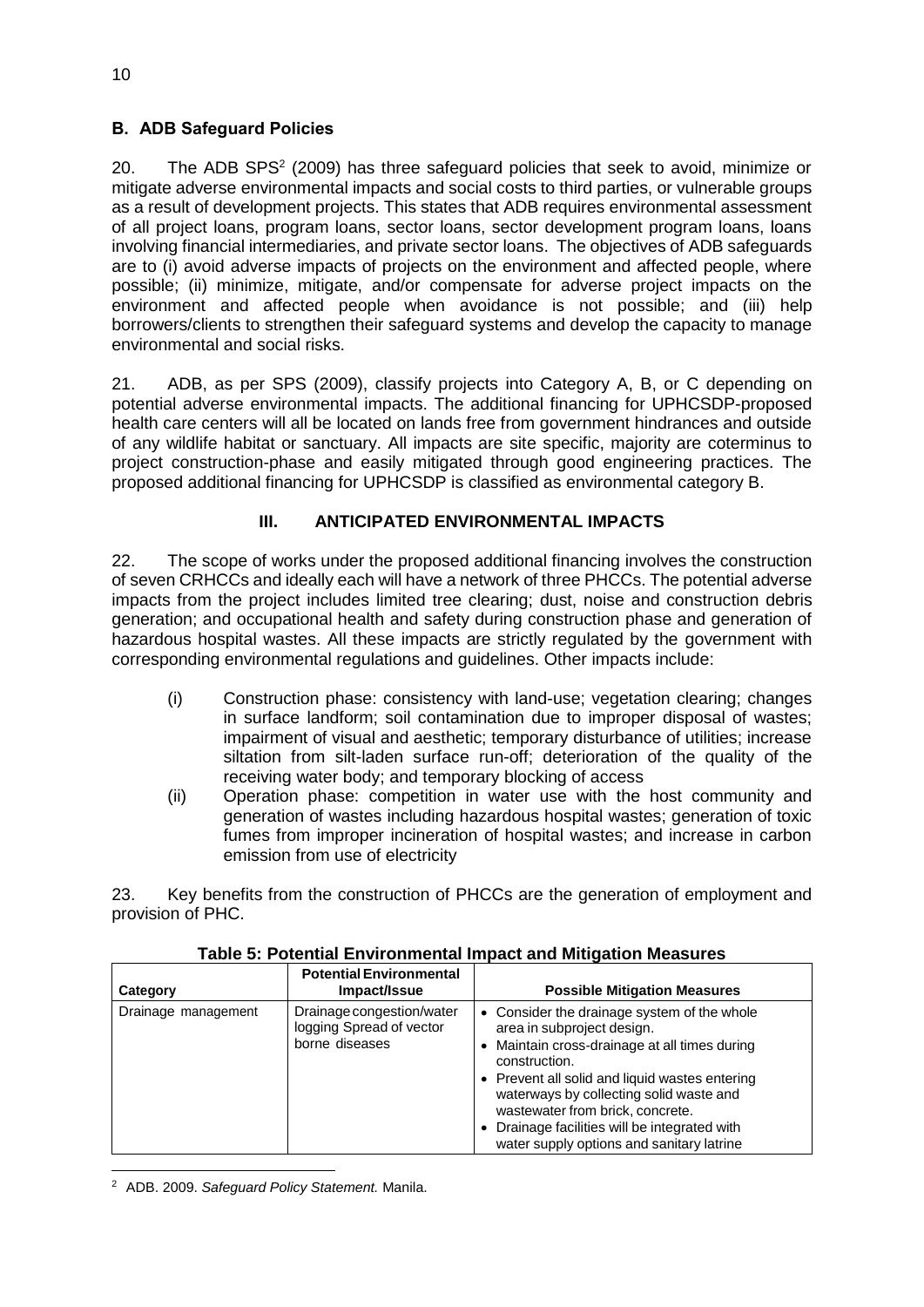|                                                              | <b>Potential Environmental</b>                                                                                                       |                                                                                                                                                                                                                                                                                                                                                                                                 |
|--------------------------------------------------------------|--------------------------------------------------------------------------------------------------------------------------------------|-------------------------------------------------------------------------------------------------------------------------------------------------------------------------------------------------------------------------------------------------------------------------------------------------------------------------------------------------------------------------------------------------|
| Category                                                     | Impact/Issue                                                                                                                         | <b>Possible Mitigation Measures</b>                                                                                                                                                                                                                                                                                                                                                             |
|                                                              |                                                                                                                                      | facilities in planning and design.                                                                                                                                                                                                                                                                                                                                                              |
| Clearing of trees                                            | Losses of tress and<br>vegetation                                                                                                    | • Consider alternation options to reduce the loss of<br>trees and vegetation.<br>• A green fence will be raised with native tree<br>species around the health center.<br>• Plant same species of trees and vegetation as<br>compensatory measures.                                                                                                                                              |
| Stone crushing                                               | Dust and noise pollution                                                                                                             | • Spray of water during dry season and in windy<br>conditions.<br>• Immediate compaction after construction of base<br>course.<br>• Cover the stockpiles of fine materials in<br>construction yard.<br>• Plan the work schedule of noise creating activities<br>in consultation of local community.<br>• Employ best available work practices on-site to<br>minimize occupational noise levels. |
| Soil erosion                                                 | Soil erosion during<br>construction                                                                                                  | • Careful arrangement to stop soil erosion by<br>adopting proper protection measure before<br>starting earthworks.                                                                                                                                                                                                                                                                              |
| Road blockage                                                | Blocking of roads/<br>access/approach                                                                                                | Construction materials and machinery should not<br>be placed in a manner that blocks any roads,<br>paths or local accesses.<br>• Unloading of construction materials should be<br>carried in a manner and time to avoid blockage of<br>roads/paths/access.<br>• Waste should not be placed on the roads.                                                                                        |
| Water pollution                                              | Water pollution from<br>construction activities                                                                                      | • Prohibit direct disposal of solid and liquid wastage<br>into nearby water body.<br>• Spoil Management Plan should be implemented<br>by the contractor.                                                                                                                                                                                                                                        |
| Occupational health and<br>safety                            | Occupational health and<br>safety                                                                                                    | • Implement suitable safety standards for all<br>workers and site visitors.<br>• Provision of first aid facility.<br>• Arrangement of safe drinking water and sanitation<br>facilities for the labors working in the health<br>centers.                                                                                                                                                         |
| Health, hygiene, and food   Unhealthy condition in<br>safetv | health centers, food-related<br>diseases                                                                                             | Promote health measures in health facility<br>workers (handwashing facilities, safe disposal of<br>human excreta, supply of clean and treated<br>water, etc.). The standard norms for toilet shall be<br>followed.                                                                                                                                                                              |
| Use of wood as<br>construction/cooking<br>materials          | Deforestation                                                                                                                        | Minimize use of wood for construction.<br>• Use local materials as much as possible.<br>• Innovations shall be integrated in design for<br>making schools more child and environmentally<br>friendly.<br>• Contractor shall supply kerosene or LPG at<br>camps and restrict cooking and heating in<br>firewood                                                                                  |
| Solid/hazardous waste<br>management                          | Spreading of waste,<br>pungent smell, deterioration<br>of aesthetics Use batteries,<br>laboratory chemicals<br>disposed haphazardly. | • Proper solid waste management system shall be<br>introduced in schools with segregation of waste,<br>and its proper disposal.<br>• Awareness raising on solid waste management<br>with waste minimization, recovery and recycling.<br>Ban use of plastic products in health center.<br>Safe disposal of hazardous waste.<br>$\bullet$                                                         |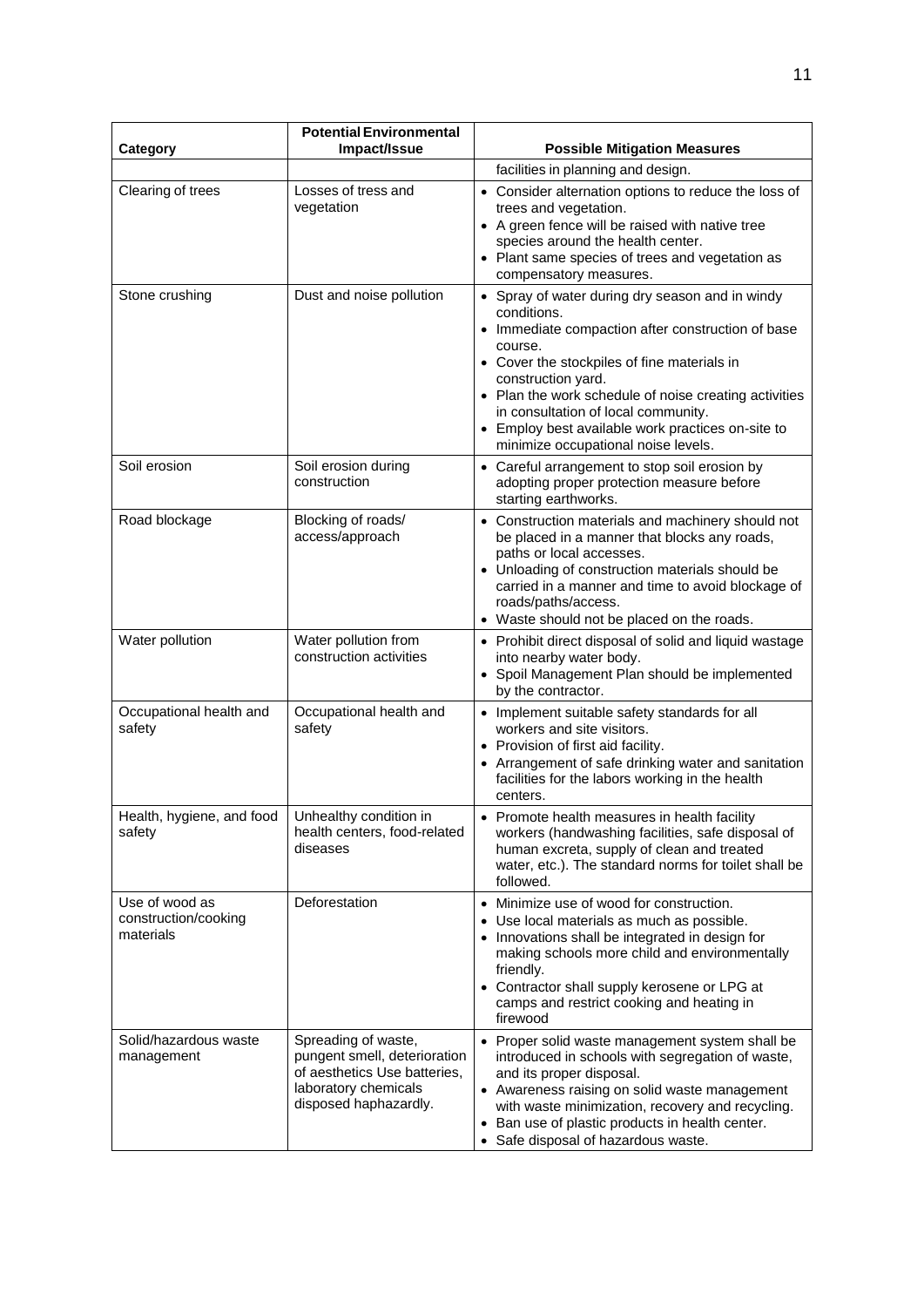| Category                                 | <b>Potential Environmental</b><br>Impact/Issue                                                                | <b>Possible Mitigation Measures</b>                                                                                                                                                                                                                                                                                                                                                                                                                                                                                                                                                                                                                                                                                                                                                                                                                                 |
|------------------------------------------|---------------------------------------------------------------------------------------------------------------|---------------------------------------------------------------------------------------------------------------------------------------------------------------------------------------------------------------------------------------------------------------------------------------------------------------------------------------------------------------------------------------------------------------------------------------------------------------------------------------------------------------------------------------------------------------------------------------------------------------------------------------------------------------------------------------------------------------------------------------------------------------------------------------------------------------------------------------------------------------------|
| Medical waste<br>management              | Improper disposal of<br>medical waste                                                                         | • Set up of proper medical waste management<br>system with separation and segregation of<br>medical waste from the source.                                                                                                                                                                                                                                                                                                                                                                                                                                                                                                                                                                                                                                                                                                                                          |
|                                          |                                                                                                               | • Safe storage, transportation and proper disposal<br>of medical waste.                                                                                                                                                                                                                                                                                                                                                                                                                                                                                                                                                                                                                                                                                                                                                                                             |
|                                          |                                                                                                               | • Awareness raising on medical waste<br>management with waste minimization, recovery<br>and recycling.<br>• Organize training program for relevant hospital<br>staff, doctors, nurse, and cleaners on medical<br>waste management.                                                                                                                                                                                                                                                                                                                                                                                                                                                                                                                                                                                                                                  |
| Proper ventilation                       | Day lighting and ventilation<br>system                                                                        | Identify unions and upazilas based on the<br>Department of Public Health Engineering survey<br>where shallow or deep tube wells are feasible.<br>• Analyze local surrounding arsenic test results and<br>recommend for tube wells or not.<br>• Adopt rain water harvesting, pond sand filter,<br>piped water supply.<br>• After installation of tube wells, presence of<br>arsenic in the drinking water will be tested and be<br>used only if it satisfies the Bangladesh standard.                                                                                                                                                                                                                                                                                                                                                                                |
| Water and sanitation                     | Selection of appropriate<br>location for water source<br>and sanitary latrine                                 | • Discuss with medical/hospital committee and<br>doctors/nurse and select a location which is<br>convenient for clinic and not impacting on trees or<br>any other common property resources.<br>• A minimum distance of 15 m should be<br>maintained between a tube well and a latrine to<br>prevent contamination of water resources. In case<br>of shallow shrouded hand tube wells, this<br>distance should be 20 m as horizontal filters are<br>used in this type of tube wells.                                                                                                                                                                                                                                                                                                                                                                                |
| Separate toilets for male<br>and females | Female patient may face<br>serious problem due to lack<br>of separate toilet facility.                        | • Provide separate toilets at adequate distance<br>between male and females.<br>• Water supply is available in the toilets.<br>• One latrine should be designed for about 30<br>persons                                                                                                                                                                                                                                                                                                                                                                                                                                                                                                                                                                                                                                                                             |
| Extreme climate events<br>and disasters  | Extreme climate (e.g.,<br>cyclone, storm surge) and<br>natural disasters (e.g.,<br>earthquake), etc. and fire | • Adoption of appropriate adaptation and disaster<br>risk reduction strategy, emergency preparedness<br>and recovery, training/orientation program for<br>health service workers on climate change,<br>disaster, and earthquake, etc.<br>• Construction of clinic/hospital cum<br>disaster/cyclone shelter to cover the urgent needs<br>of community and patient clinic building located in<br>the cyclone and earthquake prone areas should<br>be designed and constructed in way to be<br>disaster and earthquake resilient or climate-proof.<br>• Create awareness about natural calamities and<br>extreme climate to doctors, nurse, and other clinic<br>staffs.<br>• Fire safety management and mock drill; ensure<br>emergency equipment and facilities like fire<br>extinguisher/water hose, first aid boxes, whistles,<br>torch lights, etc. are available. |

Source: Asian Development Bank.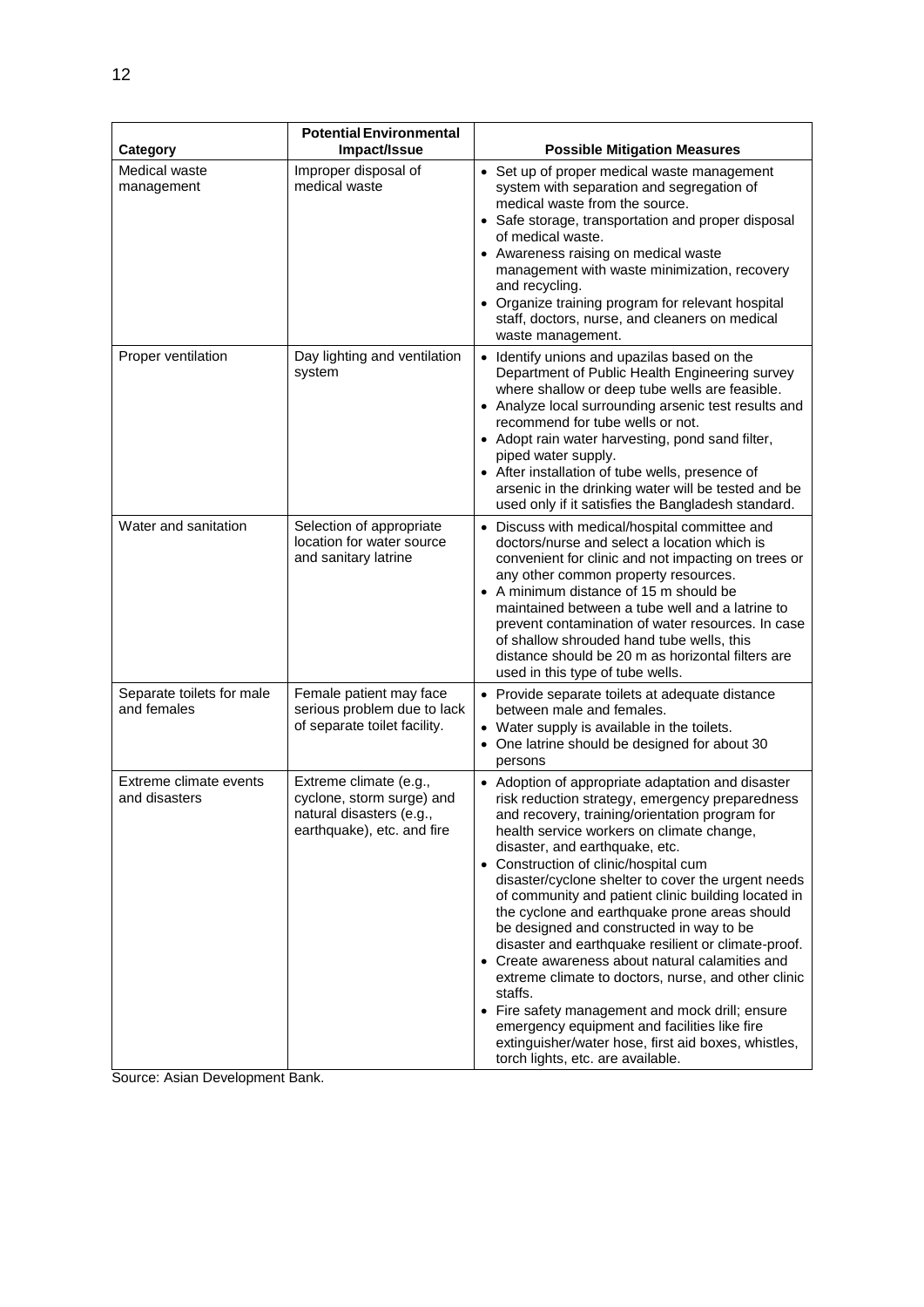## <span id="page-18-0"></span>**IV. ENVIRONMENTAL ASSESSMENT FOR SUCEEDING COMPREHENSIVE REPRODUCTIVE HEALTH AND PRIMARY HEALTH CARE CENTER CONSTRUCTION**

# <span id="page-18-1"></span>A. Screening and Classification

24. Each CRHCC and PHCC will be initially screened to understand the nature and significance of anticipated environmental impacts by using the ADB rapid environmental assessment checklist. Following the initial screening, the PMU will propose and ADB will confirm the environmental categorization of each health care center as B or C in accordance with ADB SPS (2009). The health care center's environmental categorization under ECR, 1997 by DOE will also be determined and intimated to ADB. Only CRHCCs and PHCCs classified as ADB Category B and DOE Orange category will be considered eligible.

# <span id="page-18-2"></span>B. Environmental Selection Criteria

25. The following criteria shall be applied for selection of CRHCC and PHCC sites:

- (i) The municipality is eligible based on the project administration manual (Annex 13 "Criteria for Selection of Municipalities").
- (ii) The proposed site is nominated by the municipal government attesting their ownership and the absence of encumbrances to include but not limited to informal settlers, environmental protected areas, physical cultural resources, and heritage sites.
- (iii) Consistent with the municipal land use and zoning plans.
- (iv) Minimize the climate change risk and vulnerability of PHC by referring to the rapid urban climate change assessment.

# <span id="page-18-3"></span>C. Environmental Assessments and Environmental Management Plans

26. Under the ongoing UPHCSDP, a project-level IEE had been prepared for selected<sup>3</sup> ongoing and completed health care centers. The findings correspond to the general environmental management and monitoring plans that have been implemented thus far at PMU and PIU levels. The project-level IEE study was conducted in accordance with the requirements of ADB SPS (2009), clearly identifies and describes the general area of impact, provides an assessment of potential impacts and mitigation measures, and involved public consultations with affected people and other relevant stakeholders. It includes a comprehensive and practical EMP and environmental monitoring plan and clear institutional arrangements for implementing them. Specifically, the study focused on the following:

- (i) potential impacts on the immediate urban environment and consistency with the existing land use;
- (ii) free from local flooding, erosion, storm-surge, dump sites, and with least two independent access road connections;
- (iii) potential waste issues including excavated spoil, hazardous materials and wastes and appropriate measures for their disposal, treatment and other forms of management; and
- (iv) climate change impacts to the project and recommendations for adaptation as well as mitigation;
- (v) occupational health and safety issues and measures for the construction workers as well as the local communities in and around the project site;
- (vi) potential impacts on physical and cultural resources and measures to avoid, minimize, or mitigate impacts; and

**<sup>.</sup>** <sup>3</sup> Site-assessment of CRHCCs and PHCCs in Comilla, Narangyagonj, and Gopalgoinj.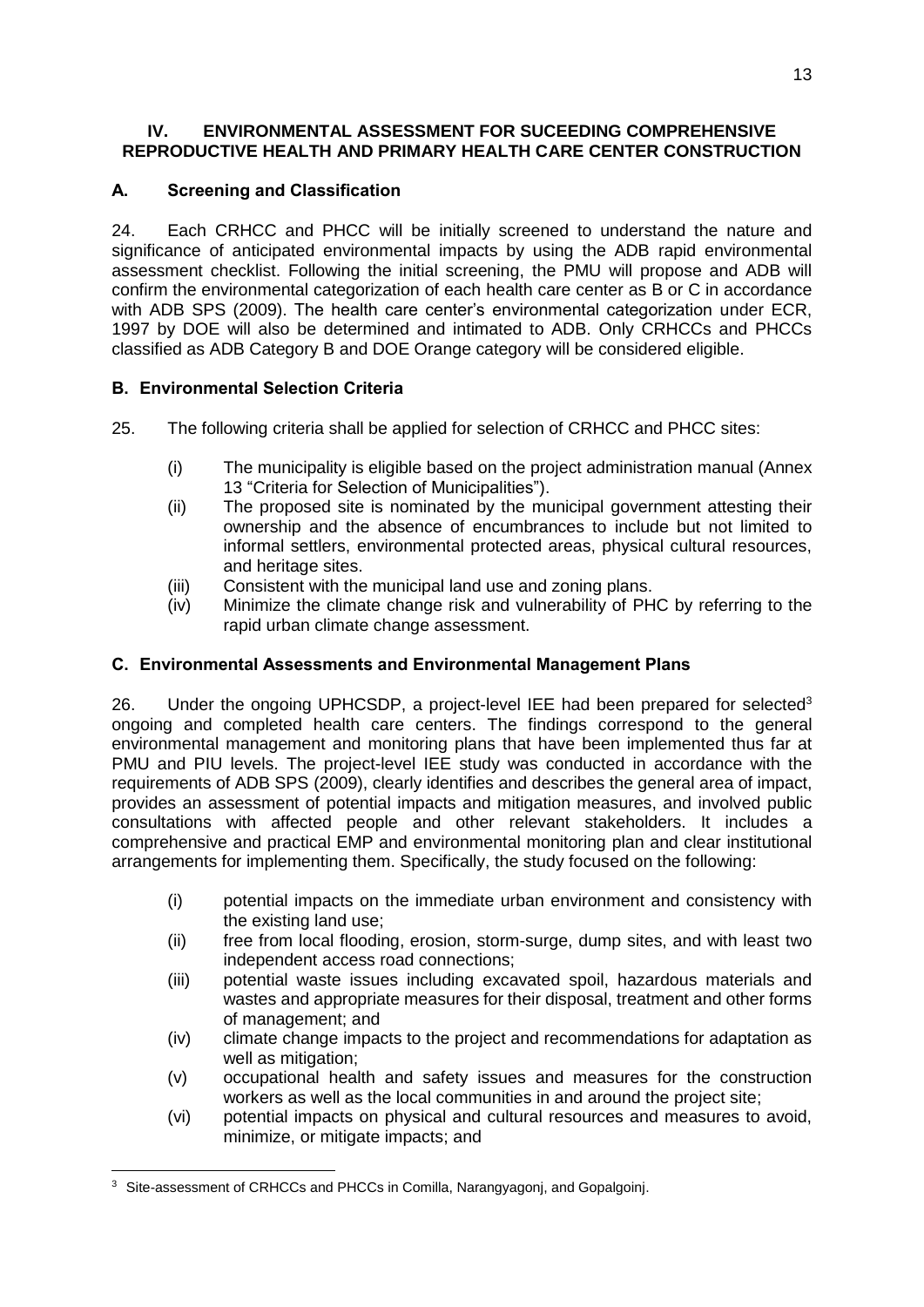(vii) GRM to address concerns and grievances of the affected people during the project cycle.

27. Due to the limited scale of physical infrastructure with predictable and easily manageable environmental impacts having similar designs located across several urban areas and the wide temporal distribution of the construction milestones, the succeeding construction of health centers in the nine new partnership areas, <sup>4</sup> will be guided by the projectlevel IEE in terms of screening and environmental examination. The project will continue to prepare health center-specific environmental management and monitoring plans to form part of the civil works bidding documents and disclosed annually as part of the environmental monitoring report. Unless warranted, like the occurrence of significant unanticipated environmental impacts, the project will not issue a revised IEE report.

28. As part of the detailed engineering design, the environmental consultant of the PMU, together with the LGED, will prepare a detailed EMP to consider the availability of additional site-specific information as deemed necessary. New information like the need for fill materials, disposal site for spoils, access roads, temporary storage areas, construction water sources, electricity sources, and mitigation measures against dust, noise, disturbance of access and utilities, and community health and safety will be considered in the EMP to clearly guide the contractor.

#### <span id="page-19-0"></span>**V. CONSULTATION, INFORMATION DISCLOSURE, AND GRIEVANCE REDRESS MECHANISM**

## <span id="page-19-1"></span>A. Consultation

29. Meaningful public consultations must be held early on and continuously throughout the project development stage to allow the incorporation of relevant views of the stakeholders in the final subproject design, mitigation measures, implementation issues, and enhance the distribution of benefits. Stakeholders should include project beneficiaries, local affected people, government bodies, and NGOs if necessary. Consultations must be carried out in an environment free of coercion or intimidation and may be done through meetings, focus group discussions, interviews, hearings which will start with the description of the subproject design and initial identification of potential impacts. The consultations must encourage women participation and engage as many stakeholders as possible. All consultations conducted must be documented clearly in the IEE report. The findings of the IEE must be shared in a form or nature that is accessible and understandable by the affected persons and relevant stakeholders or necessary recommendations and guidelines made for sharing such kind of information at a later stage.

## <span id="page-19-2"></span>B. Information Disclosure

30. Disclosing the environmental documents, including the IEE, annual monitoring, and environmental due diligence reports to the public, will be the responsibility of the UPHCSDP. It will ensure that these documents are systematically kept as part of the project records, and made available upon request. All environmental documents are subject to ADB Communication Policy (2011) and ADB SPS (2009). The IEE report will be disclosed to the public through the ADB website before the approval of ADB financing. Annual monitoring reports need to be disclosed to the public through the ADB and UPHCSDP websites.

**<sup>.</sup>** <sup>4</sup> Jamalpur, Faridpur, Noakhali, Jessore, Patuakhali, Pabna, Cox's Bazar, Mymensingh, and Tangail.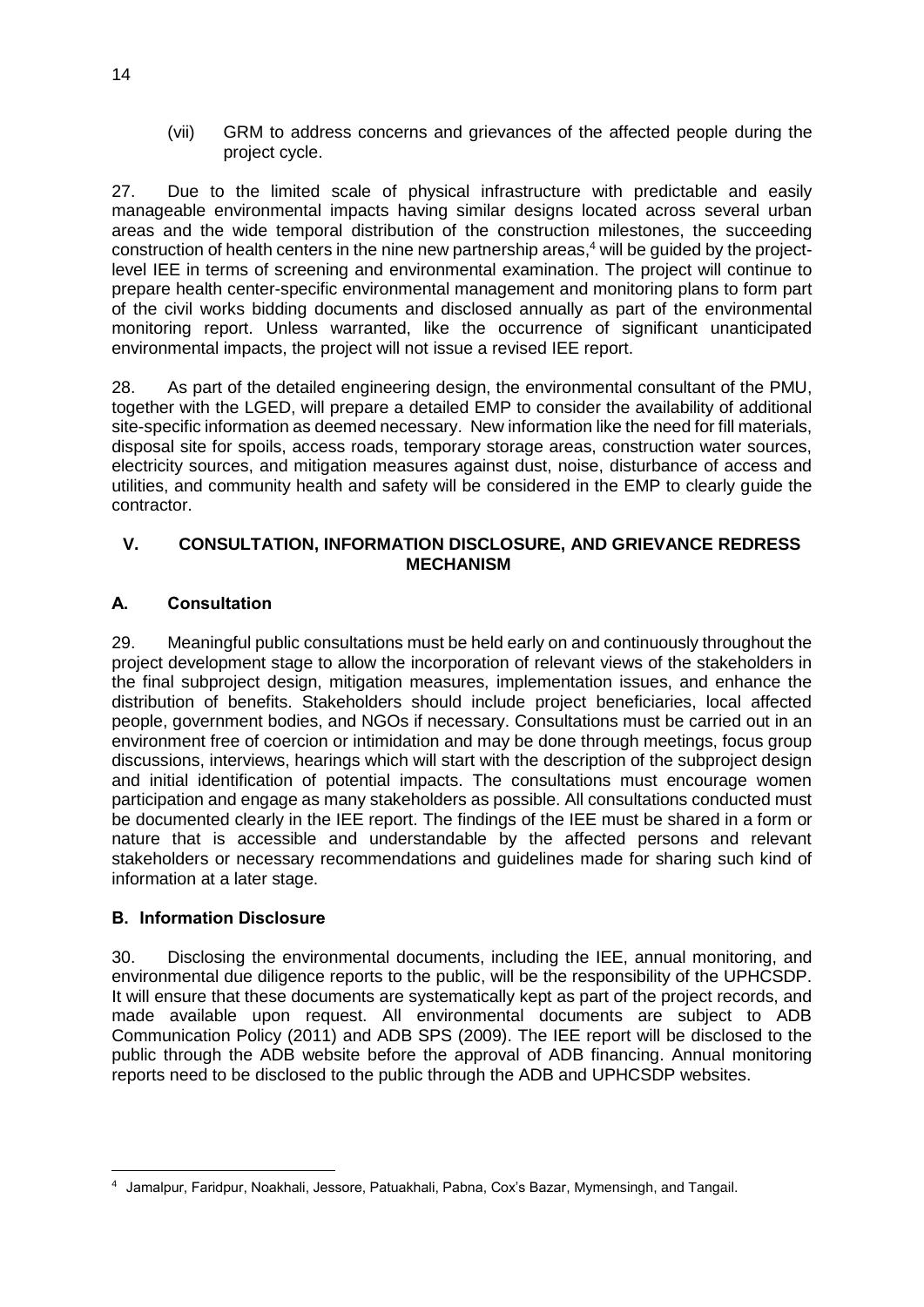# <span id="page-20-0"></span>C. Grievance Redress Mechanism

31. Grievances related to the implementation of the project, particularly regarding the EMP are acknowledged, evaluated, and responded to the complainant with corrective actions proposed using understandable and transparent processes that are gender responsive, culturally appropriate, and readily accessible to all segments of the affected people. The responsible agency for addressing the grievances along with proper timelines are clearly indicated. Record of grievances received, corrective actions taken, and their outcomes are properly maintained and form part of the environmental monitoring report to ADB.

32. Depending on the nature and significance of the grievances or complaints, the GRM comprise procedures to address grievances at the project site level, PIU level, PMU level, and the grievance redress committee (GRC). Most serious complaints which cannot be addressed at the PMU level are forwarded to the GRC. The GRC comprise members from the PMU/LGD, LGED, PIU, contractor, local community, and local forestry authority.

33. During preparation of IEE or at latest during pre-construction stage, the local communities in the project area are informed by the PMU and PIU on the grievance redress procedure and the contact persons for lodging complaints. Provisions are also made for lodging complaints at the project's website.

## <span id="page-20-1"></span>**VI. INSTITUTIONAL ARRANGEMENT FOR IMPLEMENTING THE ENVIRONMENTAL ASSESSMENT AND REVIEW FRAMEWORK AND RESPONSIBILITIES**

34. The LGD of the Ministry of Local Government, Rural Development and Cooperatives as the executing agency and the city corporations and municipalities as implementing agencies are responsible for ensuring that all components of this EARF are complied with. Under the PMU, there will be several PIUs to manage individual partnership areas. The PMU is headed by a full-time project director that will provide technical, administrative, and logistical support to the LGD. The LGED, under the LGD, will be responsible for implementing the construction program of the project. Accountability of LGED will be ensured through a memorandum of understanding between the project and LGED with result-based payment and delivery.

35. There are 14 existing PIUs and an additional 10 will be established in ULB health departments to oversee project implementation in respective city corporations or municipalities.<sup>5</sup> However, the implementation of the EMP will be under the control and supervision of the PMU environmental specialist cognizant of the lack of capable staff in the PIUs. The PMU environmental specialist is responsible for the following:

- (i) Assist PMU/PIUs in implementation of the project's EARF particularly during the construction and operation of health facilities.
- (ii) Assist the PMU in checking the provisions of civil works contracts to ensure that environmental safeguards integrated in the bidding documents.
- (iii) Together with the LGED, monitor the compliance of the civil works contractors with the EMP provisions.
- (iv) Conduct quarterly monitoring of all CRHCCs and PHCCs to ensure compliance with the EMP-operation phase provisions.
- (v) Prepare and submit to the ADB annual environmental monitoring reports for review and disclosure.

<sup>-</sup><sup>5</sup> A single PIU will be established for Gazipur and Tongi municipalities. Gazipur and Tongi municipalities are later expected to be merged into one city corporation.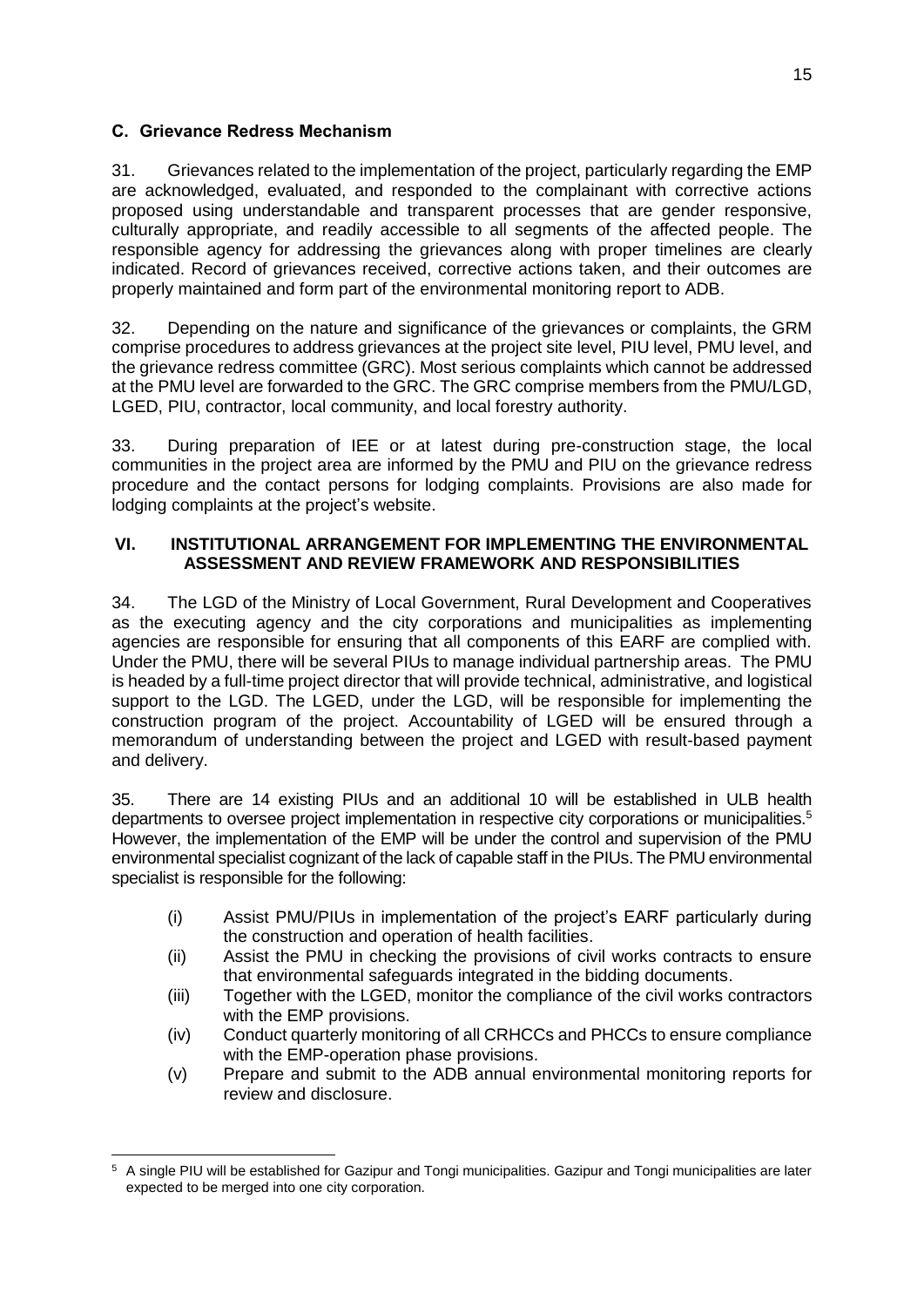- (vi) In case unanticipated environmental impacts become apparent, advice the LGD and ADB the needed assessment to be undertaken and resources to implement mitigation measures.
- (vii) Develop guidelines for environmentally sound treatment and final disposal of hazardous medical waste assist PMU in enforcing implementation of the guidelines.
- (viii) Assist the team of consultants implement the climate proofing program.
- (ix) Conduct annual environment safeguard workshops with all PIUs and partner agreement NGOs as reminder on the need to comply and identify areas of improvements

The LGED is responsible for the following:

- (i) Ensure all health care center's design comply with the Bangladesh Building Code including provisions for flood, tidal/storm surge, and tsunami; cycloneprone areas; and high wind regions.
- (ii) Ensure all civil works bid documents contains site-specific environmental management and monitoring plans prepared by the environmental specialist in PMU.
- (iii) Conduct joint monthly monitoring with the environmental specialist of all the health care construction on compliance with the EMP.
- (iv) In case of non-compliance by the contractor with the EMP, immediately inform and seek guidance of the environmental specialist in PMU for corrective measures.
- (v) Seek concurrence from the environment specialist in PMU attesting compliance with the EMP provisions before the issuance of the Statement of Completion.

#### <span id="page-21-0"></span>A. Capacity Development

36. The UPHCSDP has two full-time positions dedicated as environmental focal persons one executive engineer and one assistant engineer who are tasked with coordinating and implementing the civil works activities of the project and oversight and monitoring of environment related safeguards. The executive engineer deputed from LGED is mainly responsible for planning, designing, and construction of civil works. LGED has very good capacity and understanding of environmental safeguards. Although UPHCSDP environmental focal persons are few in personnel strength, they have been operating adequately with the support of environment specialist consultants who have been engaged intermittently during the past five years of the ongoing project.

37. With the additional financing and expansion to additional project areas, environment specialist consultant(s) will be engaged intermittently throughout the course of the project to provide oversight and monitoring on environmental safeguards, and engage in developing capacity and expertise of PMU and PIUs. Moreover, the ULB strengthening consultant firm and the individual consultants engaged under the climate change resilience fund will also help contribute to environment related aspects such as medical waste management.

38. The environmental specialist consultant(s) should ideally have an academic degree in environmental science (environmental chemist, biologist, ecologist) or environmental engineering (having courses in air quality, environmental health and safety, waste management, ergonomy, industrial hygiene, water quality, engineering technology program designing, etc.). All environment-related consultants could play a proactive role in environmental monitoring during project implementation as well as in undertaking post-project evaluation of projects to assess environmental compliance and develop future strategies